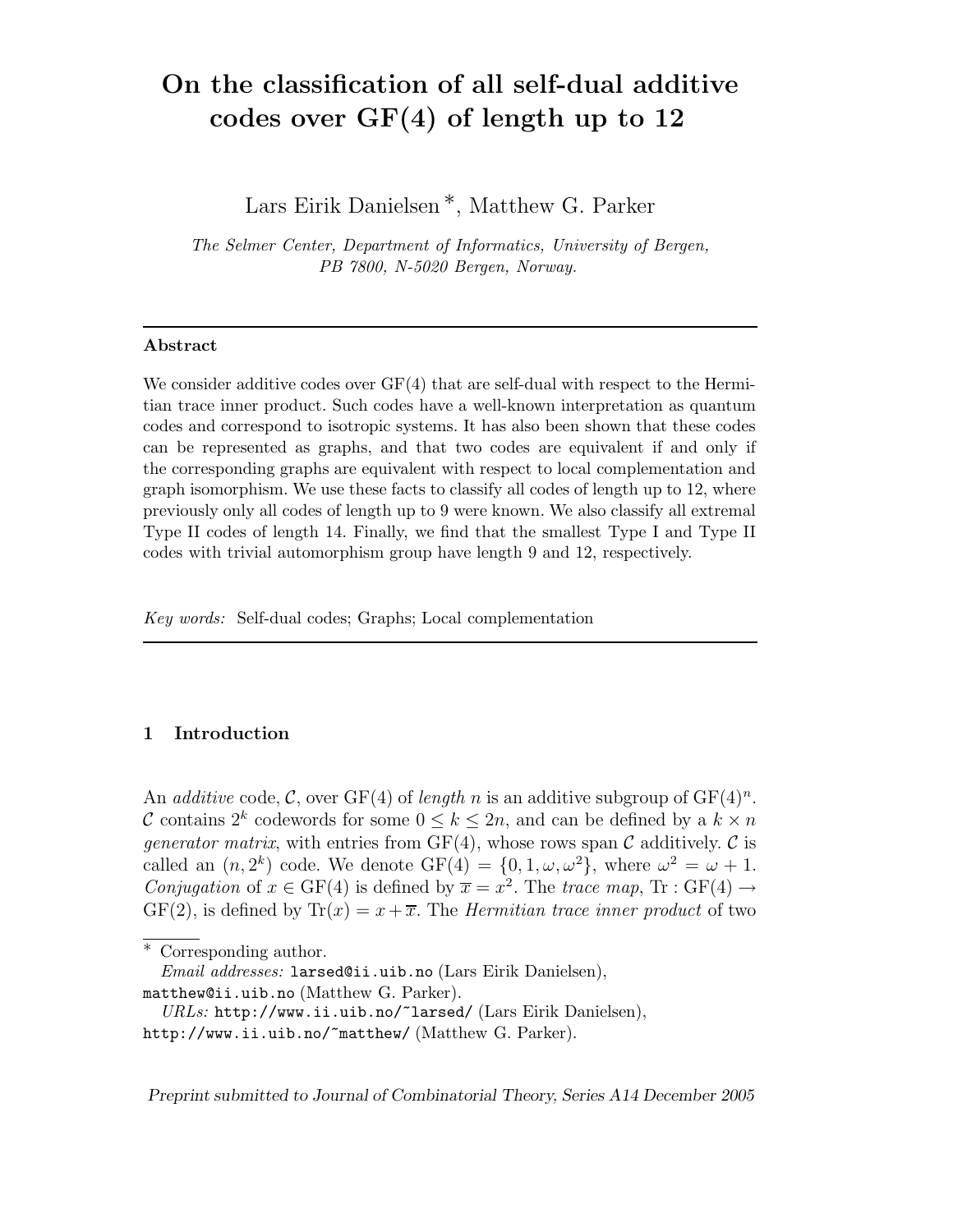vectors over GF(4) of length n,  $\mathbf{u} = (u_1, u_2, \dots, u_n)$  and  $\mathbf{v} = (v_1, v_2, \dots, v_n)$ , is given by

$$
\mathbf{u} * \mathbf{v} = \text{Tr}(\mathbf{u} \cdot \overline{\mathbf{v}}) = \sum_{i=1}^{n} \text{Tr}(u_i \overline{v_i}) = \sum_{i=1}^{n} (u_i v_i^2 + u_i^2 v_i) \pmod{2}.
$$
 (1)

The Hamming weight of **u**, denoted  $wt(u)$ , is the number of nonzero components of **u**. Observe that  $u * v \equiv \text{wt}(u + v) \pmod{2}$ . We define the *dual* of the code C with respect to the Hermitian trace inner product,  $\mathcal{C}^{\perp} = \{ \boldsymbol{u} \in$  $GF(4)^n$  |  $u * c = 0$  for all  $c \in C$ }. C is self-orthogonal if  $C \subseteq C^{\perp}$ . It has been shown that self-orthogonal additive codes over GF(4) can be used to represent quantum error-correcting codes [4]. If  $C = C^{\perp}$ , then C is self-dual and must be an  $(n, 2<sup>n</sup>)$  code. Self-dual additive codes over  $GF(4)$  correspond to zero-dimensional quantum codes, which represent single quantum states. If the code has high minimum distance, the corresponding quantum state is highly entangled.

The Hamming distance between  $u, v \in C$  is wt $(u-v)$ . The minimum distance of the code  $\mathcal C$  is the minimal Hamming distance between any two distinct codewords of  $\mathcal C$ . Since  $\mathcal C$  is an additive code, the minimum distance is also given by the smallest nonzero weight of any codeword in  $\mathcal{C}$ . A code with minimum distance d is called an  $(n, 2<sup>k</sup>, d)$  code. The *weight distribution* of the code  $\mathcal C$  is the sequence  $(A_0, A_1, \ldots, A_n)$ , where  $A_i$  is the number of codewords of weight i. The *weight enumerator* of  $\mathcal C$  is the polynomial

$$
W(x, y) = \sum_{i=0}^{n} A_i x^{n-i} y^i
$$
 (2)

We distinguish between two types of self-dual additive codes over GF(4). A code is of Type II if all codewords have even weight, otherwise it is of Type I. It can be shown that a Type II code must have even length. Bounds on the minimum distance of self-dual codes were given by Rains and Sloane [19, Theorem 33. Let  $d_I$  be the minimum distance of a Type I code of length n. Then  $d_I$  is upper-bounded by

$$
d_I \le \begin{cases} 2\left\lfloor \frac{n}{6} \right\rfloor + 1, & \text{if } n \equiv 0 \pmod{6} \\ 2\left\lfloor \frac{n}{6} \right\rfloor + 3, & \text{if } n \equiv 5 \pmod{6} \\ 2\left\lfloor \frac{n}{6} \right\rfloor + 2, & \text{otherwise.} \end{cases}
$$
(3)

There is a similar bound on  $d_{II}$ , the minimum distance of a Type II code of length  $n$ ,

$$
d_{II} \le 2\left\lfloor \frac{n}{6} \right\rfloor + 2. \tag{4}
$$

A code that meets the appropriate bound is called extremal. It can be shown that extremal Type II codes must have a unique weight enumerator. Rains and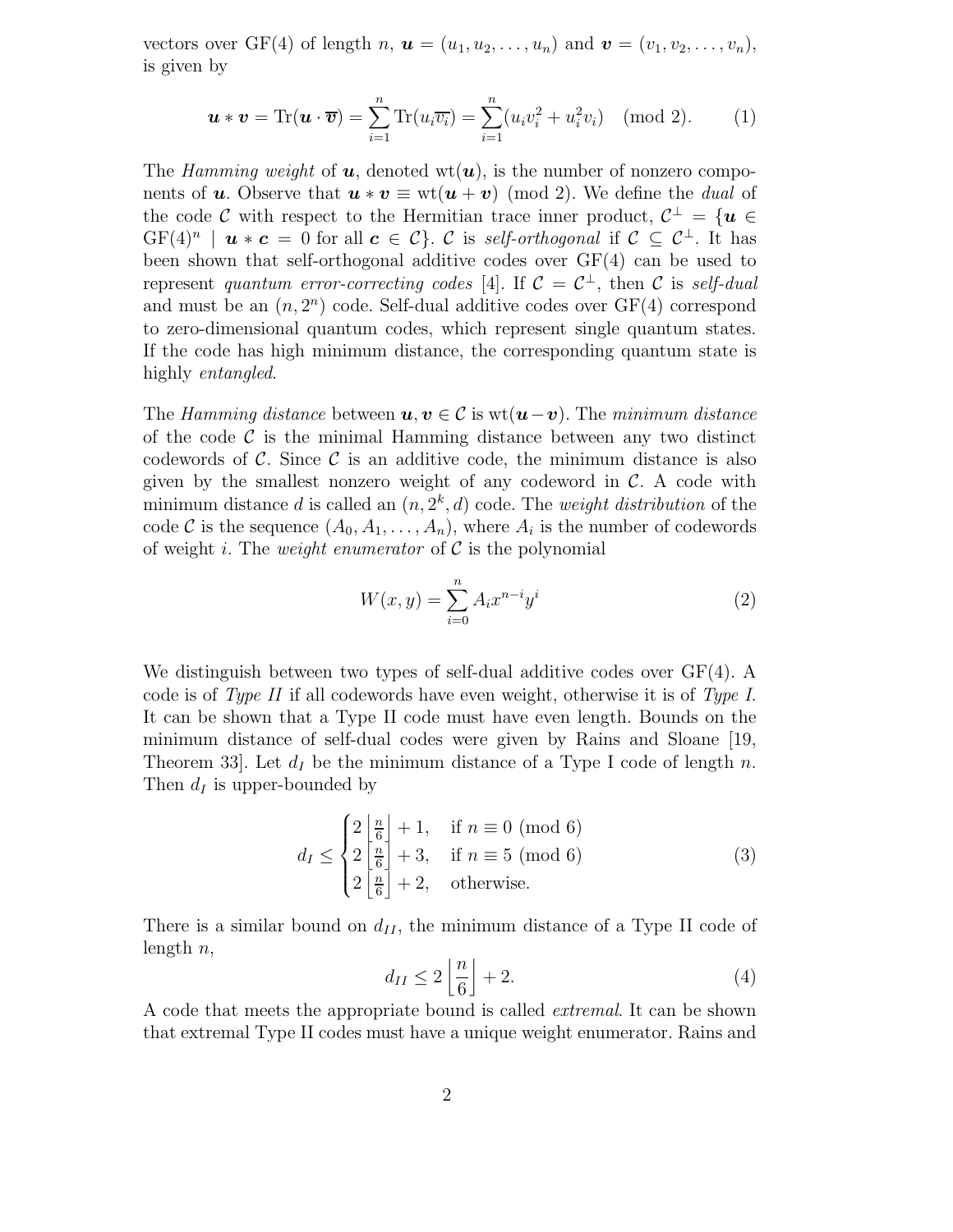Sloane [19] also used a linear programming bound, and showed that extremal codes do not exist for all lengths. For instance, there is no self-dual  $(13, 2^{13}, 6)$ code. If a code has highest possible minimum distance, but is not extremal, it is called optimal. An interesting open problem is whether there exists a Type II  $(24, 2^{24}, 10)$  code.

A linear code, C, over  $GF(4)$  which is self-dual with respect to the *Hermitian inner product*, i.e.,  $\mathbf{u} \cdot \overline{\mathbf{v}} = 0$  for all  $\mathbf{u}, \mathbf{v} \in \mathcal{C}$ , is also a self-dual *additive* code with respect to the *Hermitian trace inner product*. However, most of the selfdual additive codes are not linear. Only Type II codes can be linear, since self-dual linear codes over GF(4) must contain codewords of even weight only. It follows that the set of Hermitian self-dual linear codes over  $GF(4)$  is a subset of the set of Type II self-dual additive codes over GF(4).

**Example 1** The unique extremal  $(6, 2^6, 4)$  code, also known as the Hexacode, has a generator matrix

$$
\begin{pmatrix}\n1 & 0 & 0 & 1 & \omega & \omega \\
\omega & 0 & 0 & \omega & \omega^2 & \omega^2 \\
0 & 1 & 0 & \omega & 1 & \omega \\
0 & \omega & 0 & \omega^2 & \omega & \omega^2 \\
0 & 0 & 1 & \omega & \omega & 1 \\
0 & 0 & \omega & \omega^2 & \omega^2 & \omega\n\end{pmatrix}.
$$

This code has weight enumerator  $W(x, y) = x^6 + 45x^2y^4 + 18y^6$ . It is therefore of Type II, and it can be verified that it is also a linear code.

Two self-dual additive codes over  $GF(4)$ ,  $C$  and  $C'$ , are *equivalent* if and only if the codewords of  $\mathcal C$  can be mapped onto the codewords of  $\mathcal C'$  by a map that preserves self-duality. Such a map must consist of a permutation of coordinates (columns of the generator matrix), followed by multiplication of coordinates by nonzero elements from GF(4), followed by possible conjugation of coordinates. For a code of length n, there is a total of  $6<sup>n</sup>n!$  such maps. The 6 possible transformations given by scaling and conjugation of a coordinate are equivalent to the 6 permutations of the elements  $\{1, \omega, \omega^2\}$  in the coordinate. A map that maps  $\mathcal C$  to  $\mathcal C$  is called an *automorphism* of  $\mathcal C$ . All automorphisms of  $\mathcal C$  make up an *automorphism group*, denoted  $Aut(\mathcal{C})$ . The number of distinct codes equivalent to C is then given by  $\frac{6^n n!}{\vert \text{Aut}(6)}$  $\frac{6^n n!}{|\mathrm{Aut}(\mathcal{C})|}$ . By summing the sizes of all equivalence classes, we find the total number of distinct codes of length n, denoted  $T_n$ . It was shown by Höhn [16] that  $T_n$  is also given by the *mass formula*,

$$
T_n = \prod_{i=1}^n (2^i + 1) = \sum_{j=1}^{t_n} \frac{6^n n!}{|\operatorname{Aut}(\mathcal{C}_j)|},\tag{5}
$$

where the sum is over all equivalence classes. Similarly, the total number of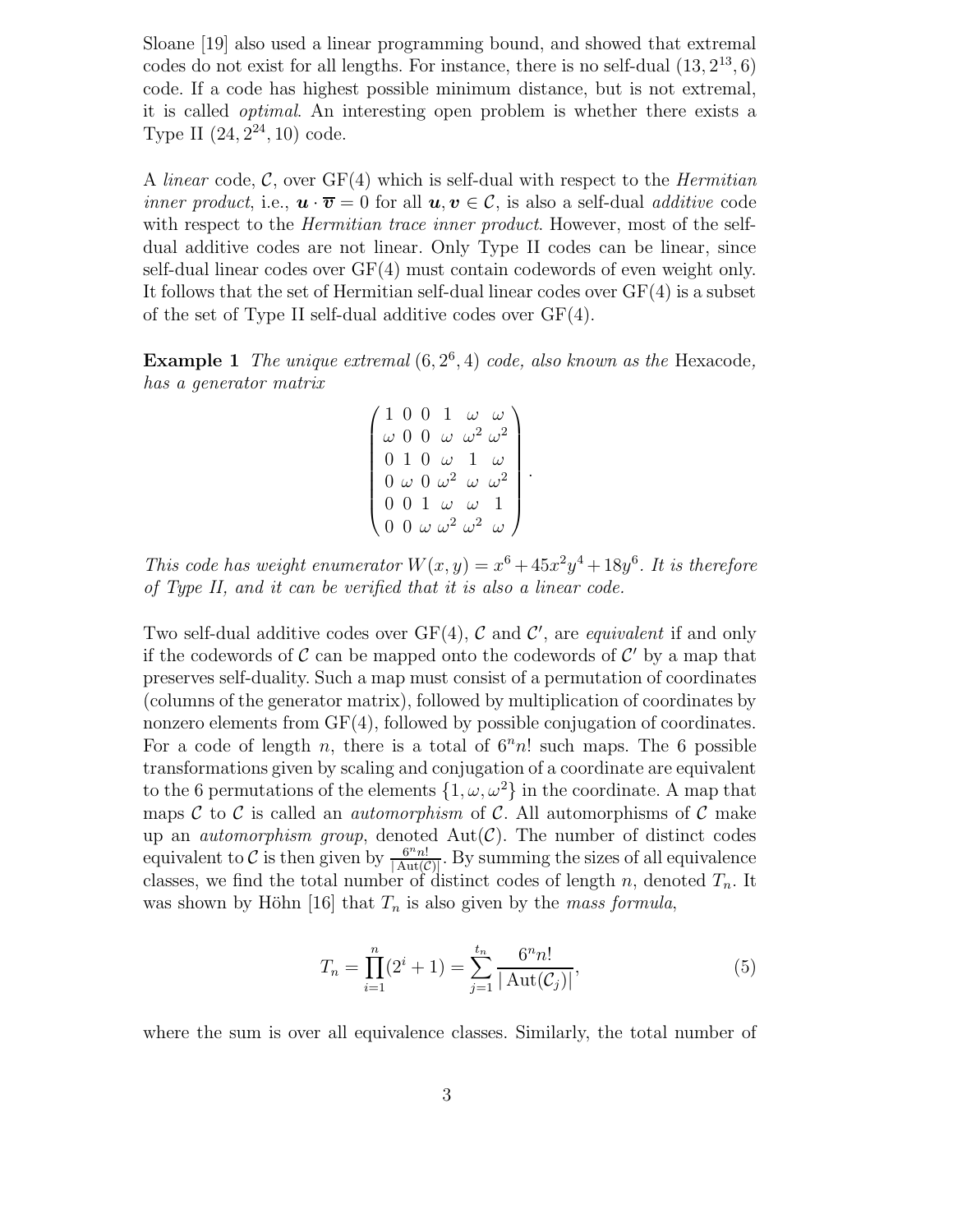distinct Type II codes of length  $n$  is given by

$$
T_n^{\text{II}} = \prod_{i=0}^{n-1} (2^i + 1) = \sum_{j=1}^{t_n^{\text{II}}} \frac{6^n n!}{|\operatorname{Aut}(\mathcal{C}_j)|},\tag{6}
$$

where the sum is over the equivalence classes of Type II codes. By assuming that  $|\text{Aut}(\mathcal{C}_i)| = 1$  for all j in Eq. (5), we get a lower bound on  $t_n$ , the number of inequivalent codes of length  $n$ .

$$
t_n \ge \left\lceil \frac{\prod_{i=1}^n (2^i + 1)}{6^n n!} \right\rceil \tag{7}
$$

A similar bound on  $t_n^{\text{II}}$  can be derived from Eq. (6).

We can use the computational algebra system  $Magma$  [5] to find the automorphism group of a code. Since, at this time, Magma has no explicit function for calculating the automorphism group of an additive code, we use the following method, described by Calderbank et al. [4]. We map the  $(n, 2<sup>k</sup>)$  additive code C over GF(4) to the [3n, k] binary linear code  $\beta(\mathcal{C})$  by applying the map  $0 \mapsto 000, 1 \mapsto 011, \omega \mapsto 101, \omega^2 \mapsto 110$  to each generator of C. We then use Magma to find  $Aut(\beta(\mathcal{C})) \cap Aut(\beta(\mathrm{GF}(4)^n))$ , which will be isomorphic to  $Aut(\mathcal{C}).$ 

If we are given  $t_n$  inequivalent codes of length n, i.e., one code from each equivalence class, it is relatively easy to calculate the automorphism group size of each code, as described above, and verify that the mass formula defined by Eq. (5) gives the correct value. But to actually find a set of  $t_n$  inequivalent codes, or just the value of  $t_n$ , is a hard problem. All self-dual additive codes over  $GF(4)$  of length n were first classified, up to equivalence, by Calderbank et al. [4] for  $n \leq 5$  and by Höhn [16] for  $n \leq 7$ . Höhn also classified all Type II codes of length 8. Using a different terminology, the codes of length  $n$ were implicitly classified by Hein, Eisert, and Briegel [14] for  $n \leq 7$  and by Glynn et al. [12] for  $n \leq 9$ . These classifications were not verified using the mass formula defined by Eq.  $(5)$ . Gaborit et al.  $[9, 10]$  have classified all extremal codes of length 8, 9, and 11, and all extremal Type II codes of length 12. Bachoc and Gaborit [1] classified all extremal Type II codes of length 10, and they also showed that there are at least 490 extremal Type II codes of length 14 and gave a partial result on the unicity of the extremal Type II code of length 18. A review of the current status of the classification of various types of self-dual codes is given by Huffman [15].

In this paper, we will give a complete classification of all codes of length up to 12, and all extremal Type II codes of length 14. But first, in Section 2, we introduce isotropic systems and show that they correspond to self-dual additive codes over  $GF(4)$ . It is known that isotropic systems can be represented by graphs. In Section 3 we define graph codes. Theorem 6 shows that every code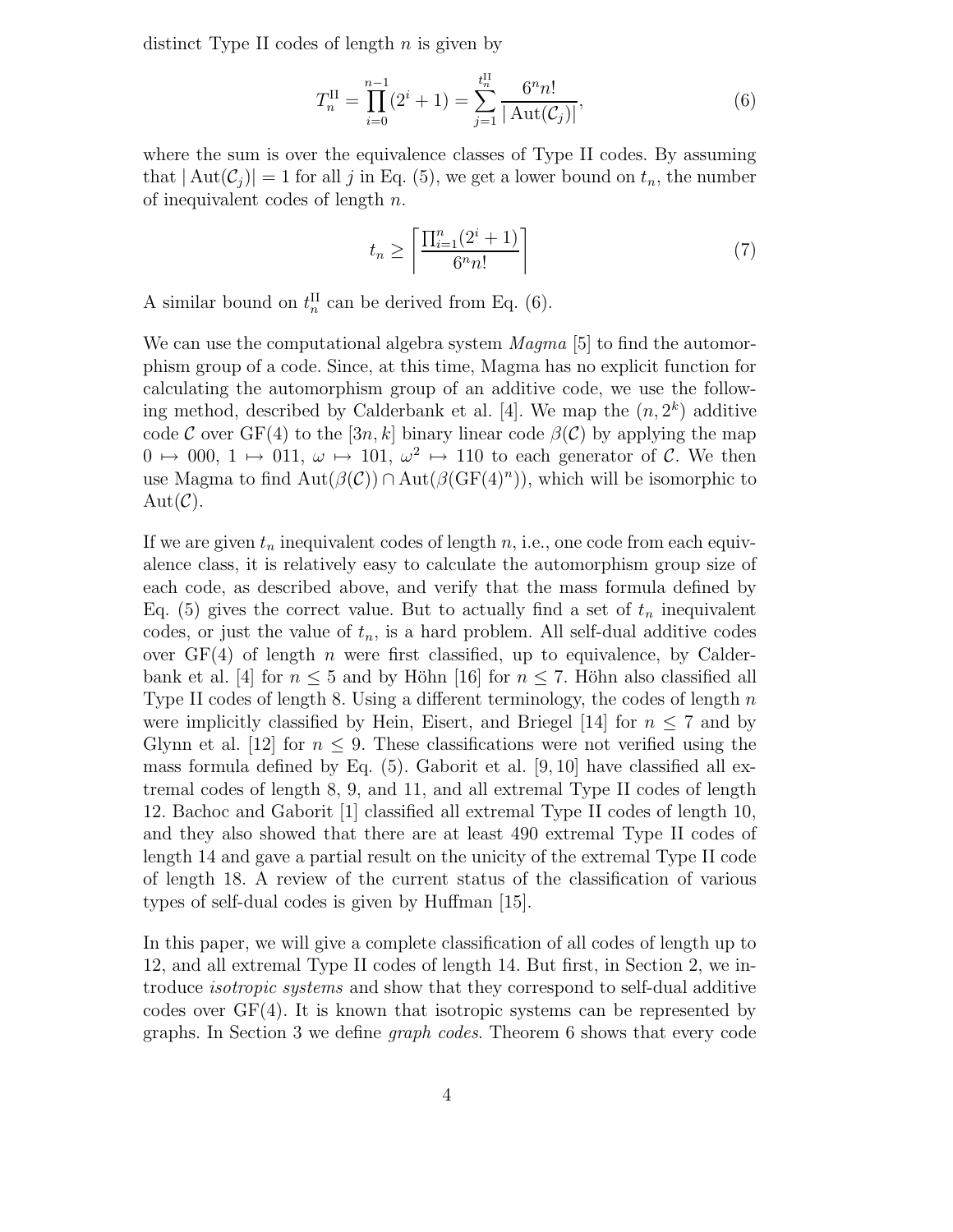can be represented by a graph. This gives us a much smaller set of objects to work with. In Section 4, we introduce *local complementation*, and Theorem 12 states that two codes are equivalent if and only if the corresponding graphs are related via local complementations and graph isomorphism. This implies that classifying codes up to equivalence is essentially the same as classifying orbits of graphs under local complementation. We describe an algorithm for generating such graph orbits in Section 5. This algorithm was used to classify all codes of length up to 12. We show that Type II codes correspond to a special class of graphs and use this fact to classify all extremal Type II codes of length 14. Finally, we determine that the smallest Type I and Type II codes with trivial automorphism group have length 9 and 12, respectively. In Section 6, we conclude and mention some other results.

## 2 Isotropic Systems

We define a mapping  $\phi : GF(4) \to GF(2)^2$  by  $\phi(x) = (Tr(x\omega^2), Tr(x))$ , i.e.,  $0 \mapsto (0, 0), 1 \mapsto (1, 0), \omega \mapsto (0, 1)$  and  $\omega^2 \mapsto (1, 1)$ . The reverse mapping  $\phi^{-1}: \text{GF}(2)^2 \to \text{GF}(4)$  is given by  $\phi^{-1}(a, b) = a + \omega b$ . Let  $u \in \text{GF}(2)^{2n}$  be written as  $\mathbf{u} = (\mathbf{a}|\mathbf{b}) = (a_1, a_2, \dots, a_n, b_1, b_2, \dots, b_n)$ . We extend the mapping  $\phi$ :  $GF(4)^n \to GF(2)^{2n}$  by letting  $\phi(v) = (a|b)$  where  $\phi(v_i) = (a_i, b_i)$ . Likewise, we define  $\phi^{-1}: \text{GF}(2)^{2n} \to \text{GF}(4)^n$  by  $\phi^{-1}(\boldsymbol{a}|\boldsymbol{b}) = \boldsymbol{a} + \omega \boldsymbol{b}$ . We define the symplectic inner product of  $(a|b)$ ,  $(a'|b') \in GF(2)^{2n}$  as  $\langle (a|b)$ ,  $(a'|b') \rangle = a \cdot b' + b \cdot a'$ . A subset  $\mathcal{I} \subset \mathrm{GF}(2)^{2n}$  is called *totally isotropic* if  $\langle u, v \rangle = 0$  for all  $u, v \in \mathcal{I}$ .

**Definition 2** A totally isotropic linear subspace of  $GF(2)^{2n}$  with dimension n defines an isotropic system  $[2]$ . An isotropic system can therefore be defined by the row space of a full rank  $n \times 2n$  binary matrix  $(A|B)$ , where  $AB^T + BA^T = 0$ .

**Theorem 3** Every self-dual additive code over  $GF(4)$  can be uniquely represented as an isotropic system, and every isotropic system can be uniquely represented as a self-dual additive code over GF(4).

**PROOF.** Let  $\mathcal{C} \subset \mathrm{GF}(4)^n$  be a self-dual additive code. Map  $\mathcal{C}$  to  $\mathcal{I} \subset \mathrm{GF}(2)^{2n}$ by mapping each codeword  $u \in \mathcal{C}$  to  $\phi(u) = (a|b) \in \mathrm{GF}(2)^{2n}$ . I must then be a linear subspace of  $GF(2)^{2n}$  with dimension n.  $(a|b), (a'|b') \in \mathcal{I}$ are orthogonal with respect to the symplectic inner product if and only if  $\phi^{-1}(\mathbf{a}|\mathbf{b}), \phi^{-1}(\mathbf{a}'|\mathbf{b}') \in \mathcal{C}$  are orthogonal with respect to the Hermitian trace inner product, because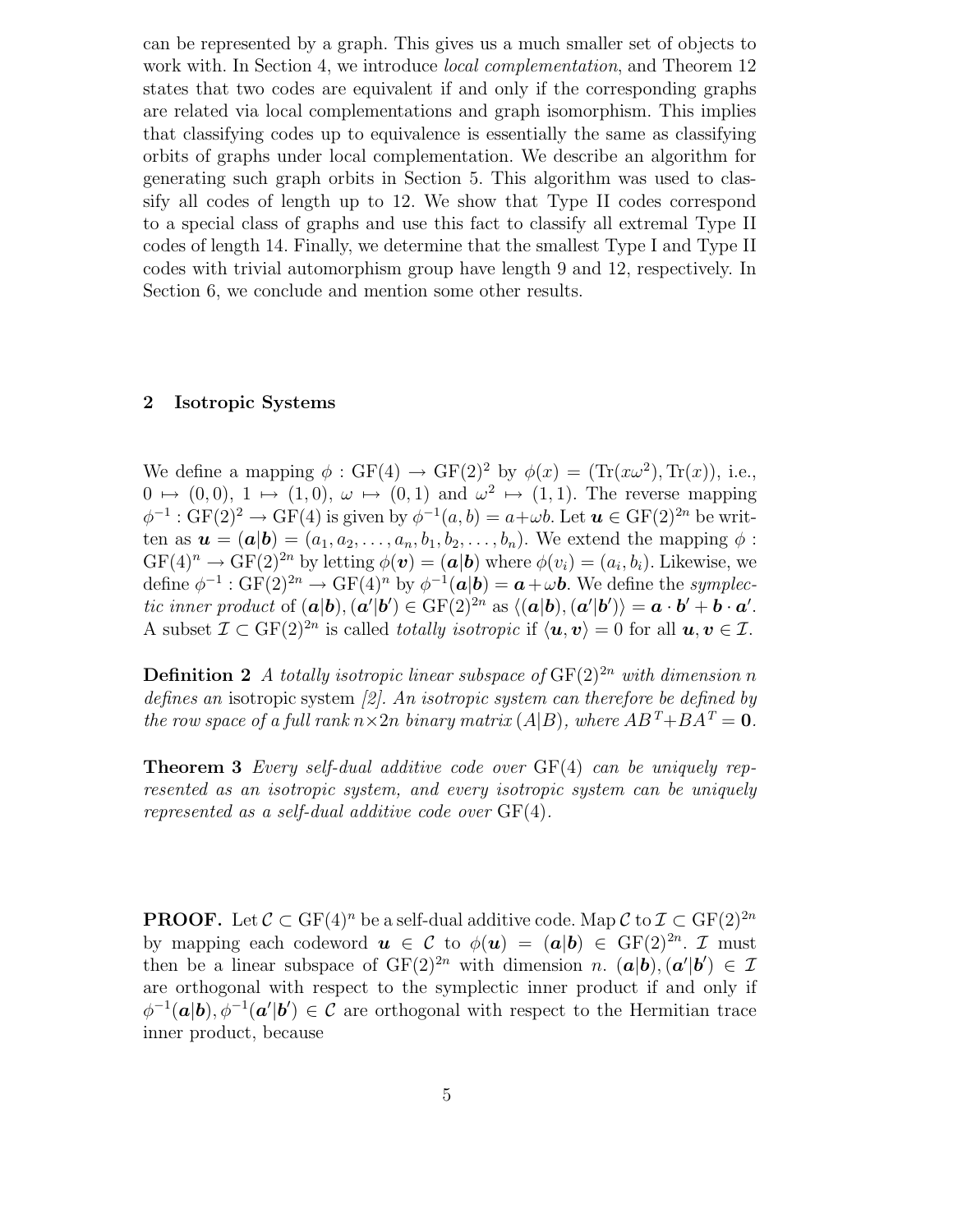$$
\begin{aligned}\n&\phi^{-1}(\mathbf{a}|\mathbf{b}) * \phi^{-1}(\mathbf{a}'|\mathbf{b}') \\
&= \text{Tr}(\phi^{-1}(\mathbf{a}|\mathbf{b}) \cdot \overline{\phi^{-1}(\mathbf{a}'|\mathbf{b}')} ) \\
&= \text{Tr}((\mathbf{a} + \omega \mathbf{b}) \cdot (\mathbf{a}' + \overline{\omega} \mathbf{b}')) \\
&= (\mathbf{a} \cdot \mathbf{a}') \text{Tr}(1) + (\mathbf{a} \cdot \mathbf{b}') \text{Tr}(\overline{\omega}) + (\mathbf{b} \cdot \mathbf{a}') \text{Tr}(\omega) + (\mathbf{b} \cdot \mathbf{b}') \text{Tr}(1) \\
&= \mathbf{a} \cdot \mathbf{b}' + \mathbf{b} \cdot \mathbf{a}'.\n\end{aligned}
$$

Since C is self-dual,  $u * v = 0$  for all  $u, v \in C$ , and T must therefore be totally isotropic. It follows that  $\mathcal I$  defines an isotropic system. Likewise, the reverse mapping from an isotropic system to a subset of  $GF(4)<sup>n</sup>$  will always give a self-dual additive code over  $GF(4)$ .  $\Box$ 

**Example 4** The row-space of  $(A|B)$  defines an isotropic system, while  $C =$  $A + \omega B$  is a generator matrix of the  $(6, 2^6, 4)$  Hexacode.

$$
(A|B) = \begin{pmatrix} 1 & 0 & 0 & 1 & 0 & 0 & 0 & 0 & 0 & 1 & 1 \\ 0 & 0 & 0 & 0 & 0 & 1 & 1 & 1 & 0 & 0 & 1 & 1 \\ 0 & 1 & 0 & 0 & 1 & 0 & 0 & 0 & 1 & 0 & 1 \\ 0 & 0 & 0 & 1 & 0 & 0 & 1 & 0 & 1 & 1 & 1 \\ 0 & 0 & 0 & 1 & 1 & 0 & 0 & 0 & 1 & 1 & 1 \end{pmatrix} \qquad C = \begin{pmatrix} 1 & 0 & 0 & 1 & \omega & \omega \\ \omega & 0 & 0 & \omega & \omega^2 & \omega^2 \\ 0 & 1 & 0 & \omega & 1 & \omega \\ 0 & \omega & 0 & \omega^2 & \omega & \omega^2 \\ 0 & 0 & 1 & \omega & \omega & 1 \\ 0 & 0 & \omega & \omega^2 & \omega^2 & \omega \end{pmatrix}
$$

#### 3 Graph Representation

A graph is a pair  $G = (V, E)$  where V is a set of vertices, and  $E \subseteq V \times V$  is a set of edges. A graph with n vertices can be represented by an  $n \times n$  adjacency matrix Γ, where  $\gamma_{ij} = 1$  if  $\{i, j\} \in E$ , and  $\gamma_{ij} = 0$  otherwise. We will only consider simple undirected graphs whose adjacency matrices are symmetric with all diagonal elements being 0. The *neighbourhood* of  $v \in V$ , denoted  $N_v \subset V$ , is the set of vertices connected to v by an edge. The number of vertices adjacent to v,  $|N_v|$ , is called the *degree* of v. The *induced subgraph* of G on  $W \subseteq V$  contains vertices W and all edges from E whose endpoints are both in W. The *complement* of G is found by replacing E with  $V \times V - E$ , i.e., the edges in  $E$  are changed to non-edges, and the non-edges to edges. Two graphs  $G = (V, E)$  and  $G' = (V, E')$  are *isomorphic* if and only if there exists a permutation  $\pi$  of V such that  $\{u, v\} \in E \iff \{\pi(u), \pi(v)\} \in E'.$ A path is a sequence of vertices,  $(v_1, v_2, \ldots, v_i)$ , such that  $\{v_1, v_2\}$ ,  $\{v_2, v_3\}$ , ...,  $\{v_{i-1}, v_i\}$  ∈ E. A graph is *connected* if there is a path from any vertex to any other vertex in the graph.

**Definition 5** A graph code is an additive code over  $GF(4)$  that has a generator matrix of the form  $C = \Gamma + \omega I$ , where I is the identity matrix and  $\Gamma$  is the adjacency matrix of a simple undirected graph.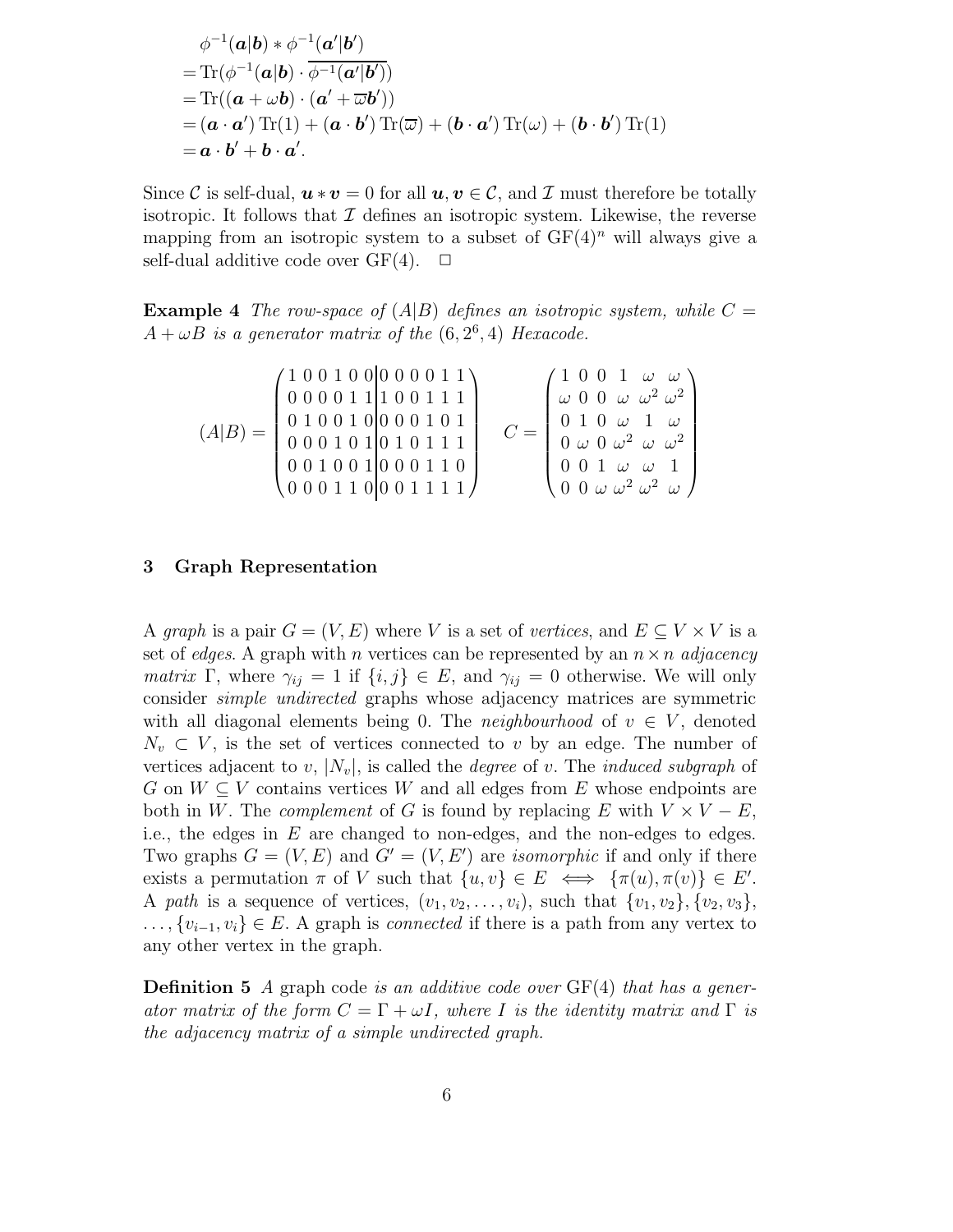A graph code is always self-dual, since its generator matrix has full rank over  $GF(2)$  and  $C\overline{C}^T$  only contains entries from  $GF(2)$  whose traces must be zero. This construction for self-dual additive codes over GF(4) has also been used by Tonchev [24].

**Theorem 6** Every self-dual additive code over  $GF(4)$  is equivalent to a graph code.

PROOF. (This proof is due to Van den Nest, Dehaene, and De Moor [25,26].) We recall that the generator matrix of a self-dual additive code over  $GF(4)$ corresponds to an  $n \times 2n$  binary matrix  $(A|B)$ , such that  $C = A + \omega B$ . The row-space of  $(A|B)$ , denoted  $\mathcal I$ , defines an isotropic system. We must prove that I is also generated by  $(\Gamma | I)$ , where I is the identity matrix and  $\Gamma$  is the adjacency matrix of a simple undirected graph.

The rows of  $(A|B)$  can be replaced by any n independent vectors from  $\mathcal{I}$ . This basis change can be accomplished by  $(A'|B') = M(A|B)$ , where M is an  $n \times n$  invertible binary matrix. If B is invertible, the solution is simple, since  $B^{-1}(A|B) = (\Gamma|I)$ . Note that  $\Gamma$  will always be a symmetric matrix, since  $\Gamma I^{\mathrm{T}} + I \Gamma^{\mathrm{T}} = 0$ . If the *i*th diagonal element of  $\Gamma$  is 1, it can be set to 0 by conjugating column i of  $\Gamma + \omega I$ .

In the case where B has rank  $k < n$ , we can perform a basis change to get

$$
(A'|B') = \begin{pmatrix} A_1 | B_1 \\ A_2 | \mathbf{0} \end{pmatrix},
$$

where  $B_1$  is a  $k \times n$  matrix with full rank, and  $A_1$  also has size  $k \times n$ . Since the row-space of  $(A'|B')$  is totally isotropic, and  $B'$  contains an all-zero row, it must be true that  $A_2B_1^{\mathrm{T}} = \mathbf{0}$ .  $A_2$  must have full rank, and the row space of  $B_1$  must be the orthogonal complement of the row space of  $A_2$ .

We assume that  $B_1 = (B_{11}|B_{12})$  where  $B_{11}$  is a  $k \times k$  invertible matrix. We also write  $A_2 = (A_{21} | A_{22})$  where  $A_{22}$  has size  $(n - k) \times (n - k)$ . Assume that there exists an  $x \in \mathrm{GF}(2)^{n-k}$  such that  $A_{22}x^{\mathrm{T}} = 0$ . Then the vector  $\boldsymbol{v} = (0, \ldots, 0, \boldsymbol{x})$  of length n satisfies  $A_2 \boldsymbol{v}^{\mathrm{T}} = 0$ . Since the row space of  $B_1$  is the orthogonal complement of the row space of  $A_2$ , we can write  $\mathbf{v} = \mathbf{y}B_1$  for some  $y \in \mathrm{GF}(2)^k$ . We see that  $yB_{11} = 0$ , and since  $B_{11}$  has full rank, it must therefore be true that  $y = 0$ . This means that  $x = 0$ , which proves that  $A_{22}$ is an invertible matrix.

Interchanging column  $i$  of  $A'$  and column  $i$  of  $B'$  corresponds to multiplication by  $\omega^2$  followed by conjugation of the *i*th column of  $A' + \omega B'$ . We can therefore swap the *i*th columns of A' and B' for  $k < i \leq n$  to get  $(A''|B'')$ . Since  $B_{11}$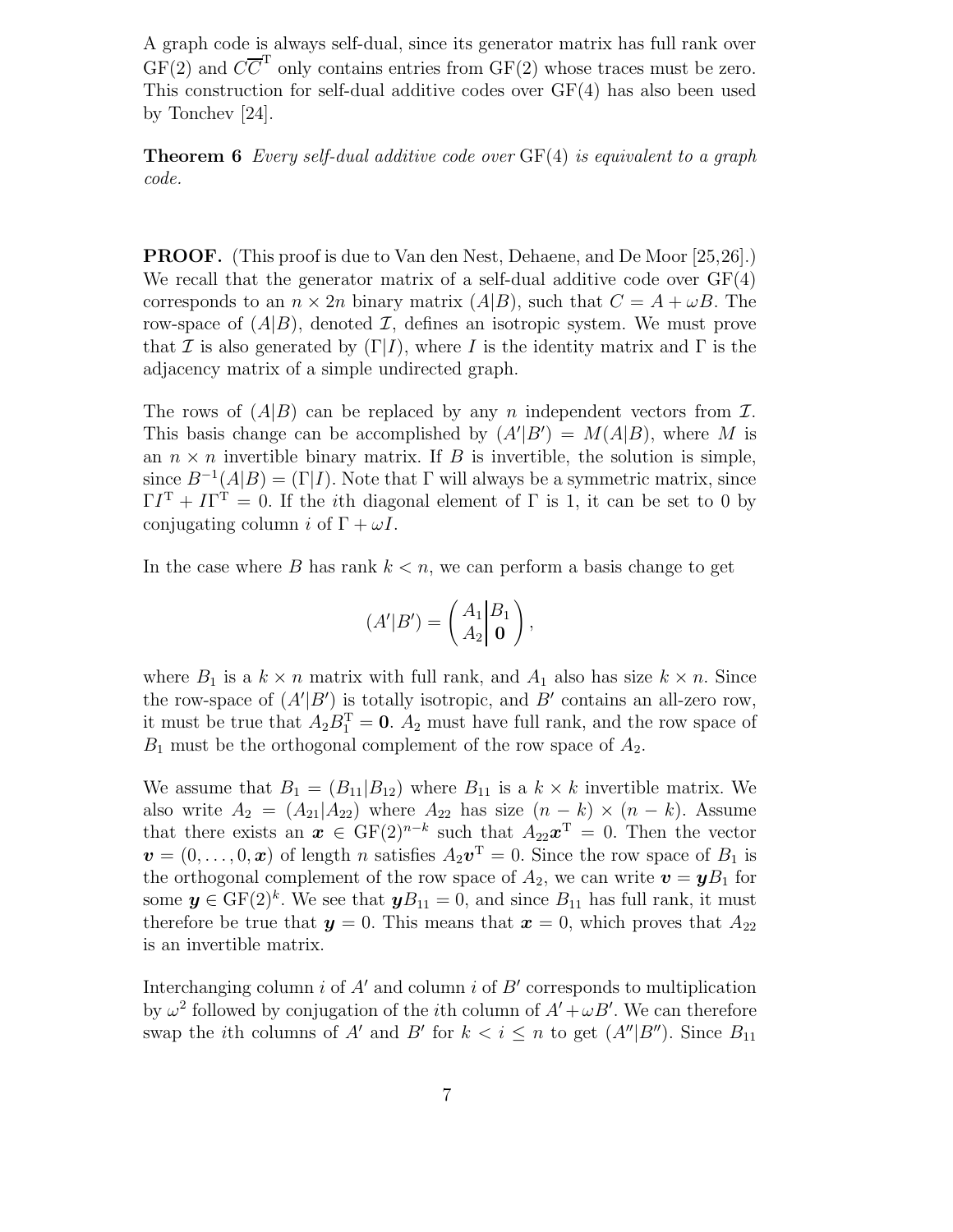

Fig. 1. Graph Representation of the Hexacode

Fig. 2. Alternate Graph Representation of the Hexacode

and  $A_{22}$  are invertible,  $B''$  must also be an invertible matrix. We then find  $B''^{-1}(A''|B'') = (\Gamma|I)$ , and set all diagonal elements of  $\Gamma$  to 0.  $\Box$ 

**Example 7** Let  $C = A + \omega B$  be the generator matrix of the  $(6, 2^6, 4)$  Hexacode given in Example 4. By the method described in the proof of Theorem 6, we find  $C' = \Gamma + \omega I$ , which generates an equivalent graph code.  $\Gamma$  is the adjacency matrix of the graph shown in Fig. 2.

$$
(A|B) = \begin{pmatrix} 1 & 0 & 0 & 1 & 0 & 0 & 0 & 0 & 0 & 1 & 1 \\ 0 & 0 & 0 & 0 & 1 & 1 & 1 & 0 & 0 & 1 & 1 \\ 0 & 1 & 0 & 0 & 1 & 0 & 0 & 0 & 0 & 1 & 0 \\ 0 & 0 & 0 & 1 & 0 & 1 & 0 & 1 & 1 & 1 \\ 0 & 0 & 0 & 1 & 1 & 0 & 0 & 0 & 1 & 1 \\ 0 & 0 & 0 & 1 & 1 & 0 & 0 & 0 & 1 & 1 \end{pmatrix} \qquad (\Gamma|I) = \begin{pmatrix} 0 & 0 & 1 & 0 & 1 & 1 & 1 & 0 & 0 & 0 & 0 & 0 \\ 0 & 0 & 1 & 1 & 0 & 1 & 0 & 1 & 0 & 0 & 0 & 0 \\ 1 & 1 & 0 & 0 & 0 & 1 & 1 & 0 & 0 & 0 & 0 & 0 \\ 1 & 0 & 0 & 1 & 0 & 1 & 0 & 0 & 0 & 0 & 0 & 0 \\ 1 & 1 & 1 & 1 & 1 & 0 & 0 & 0 & 0 & 0 & 1 \end{pmatrix}
$$

$$
C' = \begin{pmatrix} \omega & 0 & 1 & 0 & 1 & 1 \\ 0 & \omega & 1 & 1 & 0 & 1 \\ 1 & 1 & \omega & 0 & 0 & 1 \\ 0 & 1 & 0 & \omega & 1 & 1 \\ 1 & 0 & 0 & 1 & \omega & 1 \\ 1 & 1 & 1 & 1 & 1 & \omega \end{pmatrix}
$$

Theorem 6 was first proved by Bouchet [3] in the context of isotropic systems, and later by Schlingemann [20] in terms of quantum stabilizer states. Proofs of Theorem 6 have also been given by Schlingemann and Werner [21], by Grassl, Klappenecker, and Rötteler [13], by Glynn et al.  $[11, 12]$ , and by Van den Nest et al. [25, 26].

Swapping vertex i and vertex j of a graph with adjacency matrix  $\Gamma$  can be accomplished by exchanging column i and column j of  $\Gamma$  and then exchanging row *i* and row *j* of Γ. We call the resulting matrix Γ'. Exactly the same column and row operations map  $\Gamma + \omega I$  to  $\Gamma' + \omega I$ . These matrices generate equivalent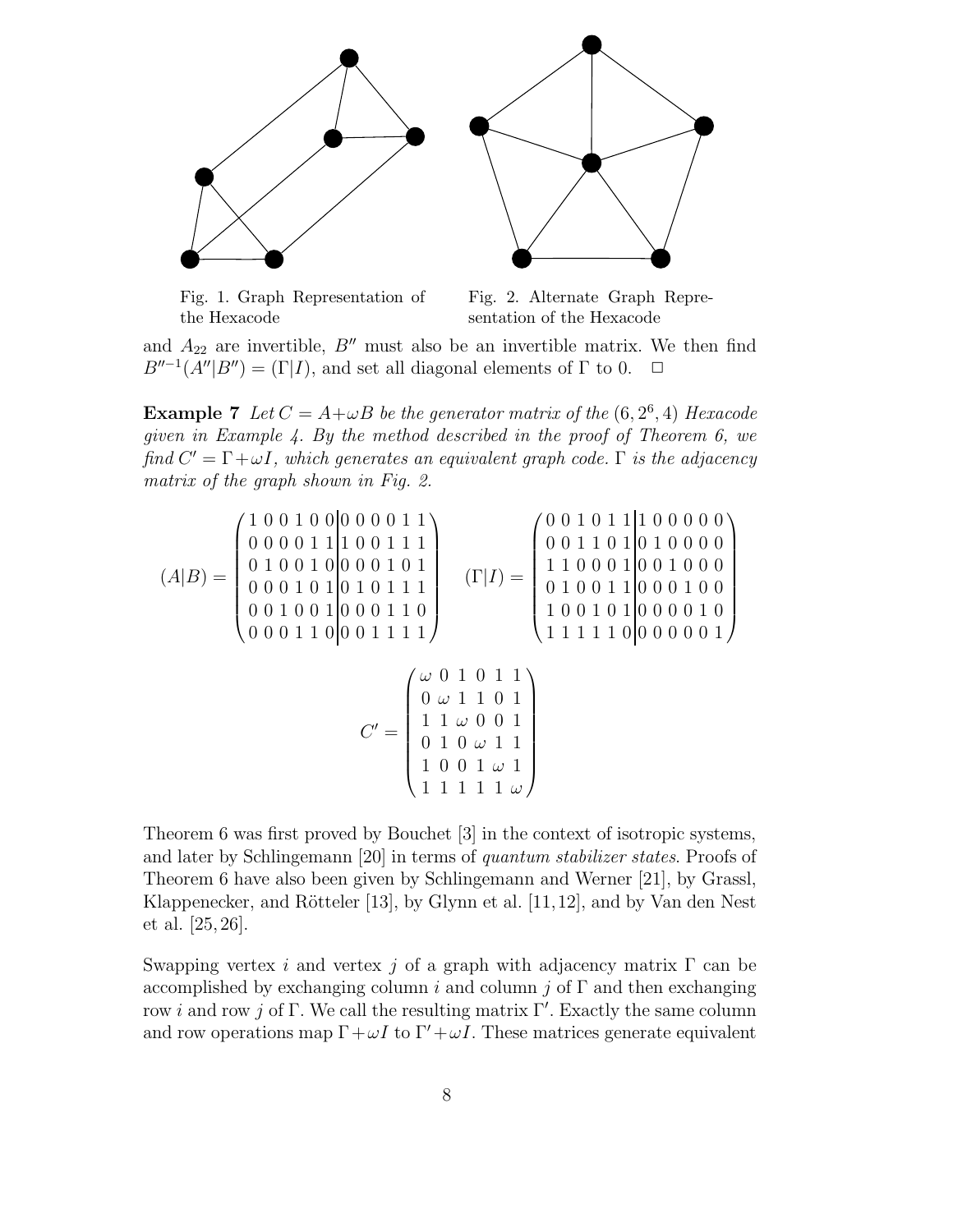

codes. It follows that two codes are equivalent if their corresponding graphs are isomorphic.

We have seen that every graph represents a self-dual additive code over  $GF(4)$ , and that every self-dual additive code over  $GF(4)$  can be represented by a graph. It follows that we can, without loss of generality, restrict our study to codes with generator matrices of the form  $\Gamma + \omega I$ , where  $\Gamma$  are adjacency matrices of unlabeled simple undirected graphs.

## 4 Local Complementation

**Definition 8** Given a graph  $G = (V, E)$  and a vertex  $v \in V$ , let  $N_v \subset V$ be the neighbourhood of v. Local complementation  $(LC)$  on v transforms G into  $G^v$ . To obtain  $G^v$ , we replace the induced subgraph of  $G$  on  $N_v$  by its complement. It is easy to verify that  $(G^v)^v = G$ .

**Example 9** We will perform local complementation on vertex  $\theta$  of the graph G, shown in Fig. 3. We see that the neighbourhood of 0 is  $N_0 = \{1, 2, 3\}$  and that the induced subgraph on the neighbourhood has edges  $\{1,2\}$  and  $\{1,3\}$ . The complement of this subgraph contains the single edge  $\{2,3\}$ . The resulting LC image,  $G^0$ , is seen in Fig. 4.

Example 10 Consider the graph shown in Fig. 1, whose corresponding graph code is the Hexacode. An LC operation on any vertex of this graph produces the graph shown in Fig. 2. An LC operation on the vertex in the centre of the graph shown in Fig. 2 gives the same graph, up to isomorphism. LC operations on any of the other five vertices produces the graph shown in Fig. 1.

**Theorem 11** Let  $\Gamma$  be the adjacency matrix of the graph  $G = (V, E)$ , and  $\Gamma^v$  be the adjacency matrix of  $G^v$ , for any  $v \in V$ . The codes generated by  $C = \Gamma + \omega I$  and  $C' = \Gamma^v + \omega I$  are equivalent.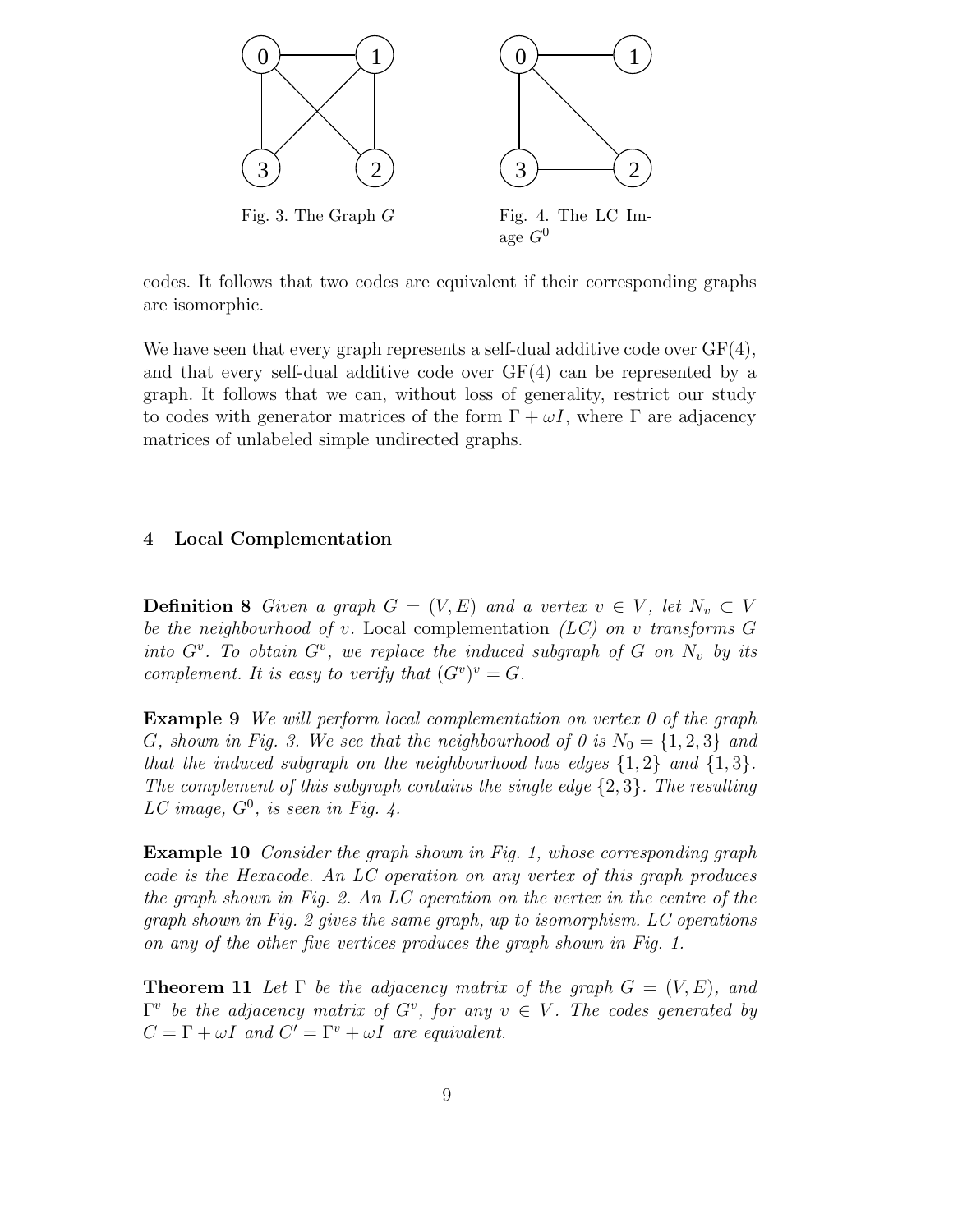**PROOF.** We show that  $C$  can be transformed into  $C'$  by using only operations that map a code to an equivalent code. Each row and each column of C correspond to a vertex in  $V$ . Let  $N_v$  denote the neighbourhood of v. For all  $i \in N_v$ , add row v of C to row i of C. Multiply column v of C by  $\omega$  and then conjugate the same column. Finally, conjugate column i of C, for all  $i \in N_v$ . The resulting matrix is  $C'$ .  $\Box$ 

**Theorem 12** Two self-dual additive codes over  $GF(4)$ , C and C', with graph representations  $G$  and  $G'$ , are equivalent if and only if there is a finite sequence of not necessarily distinct vertices  $(v_1, v_2, \ldots, v_i)$ , such that  $(((G^{v_1})^{v_2})^{w_1})^{v_i}$  is isomorphic to  $G'$ .

Sketch of proof Let  $\Gamma$  be the adjacency matrix of G, and let  $\mathcal{C}_G$  be the code generated by  $\Gamma + \omega I$ . Likewise, let  $\Gamma'$  be the adjacency matrix of  $G'$ , and let  $\mathcal{C}'_G$ be the code generated by  $\Gamma' + \omega I$ . If the codewords of C are mapped onto the codewords of  $\mathcal{C}'$  by one of the  $6<sup>n</sup>n!$  combinations of coordinate permutations, coordinate scalings, and coordinate conjugations, then there must also be a transformation from this set that maps the codewords of  $\mathcal{C}_G$  onto the codewords of  $\mathcal{C}_G'$ . Consequently, we only need to consider those transformations that map a graph code to another graph code. The codes obtained by the  $n!$ possible permutations of coordinates correspond to graph isomorphisms.

Let  $C = \Gamma + \omega I$  be transformed into  $C' = A + \omega B$  by coordinate scalings and conjugations. Then  $C'$  is a graph code if and only if  $B$  is invertible and all diagonal elements of  $B^{-1}A$  are zero. It is easy to verify that conjugation of column  $i$  of  $C'$  has no effect on  $B$ , but flips the value of the *i*th diagonal element of  $B^{-1}A$ . Given a combination of column scalings on C such that the resulting  $B$  is invertible, there must therefore be a unique combination of column conjugations on C such that the resulting  $B^{-1}A$  has zero diagonal. We must therefore show that any combination of column scalings on C that give an invertible  $B$  can be performed by a sequence of LC operations on  $G$ .

Multiplying column *i* of C by  $\omega^2$  replaces column *i* of I with column *i* of  $\Gamma$ . Multiplying column i of C by  $\omega$  adds column i of  $\Gamma$  to column i of I. It is then possible to show which of the  $3<sup>n</sup>$  possible scalings do not give an invertible B. A vertex v of G corresponds to a column of  $\Gamma$ . The neighbourhood of v,  $N_v$ , corresponds to a set of columns of Γ. We know from Theorem 11 that an LC operation on vertex  $i$  of  $G$  corresponds to a scaling of column  $i$  of  $C$  by  $\omega$  followed by conjugation of column i and all columns in  $N_i$ . Observe that conjugating a coordinate followed by a scaling by  $\omega$  is equivalent to scaling by  $\omega^2$  followed by conjugation. Note in particular that the local complementations  $((G<sup>i</sup>)<sup>j</sup>)<sup>i</sup>$ , where i and j are adjacent vertices, are equivalent to scaling both column *i* and column *j* of C by  $\omega^2$ . It can be verified that any combination of column scalings that map a graph code to a graph code can be implemented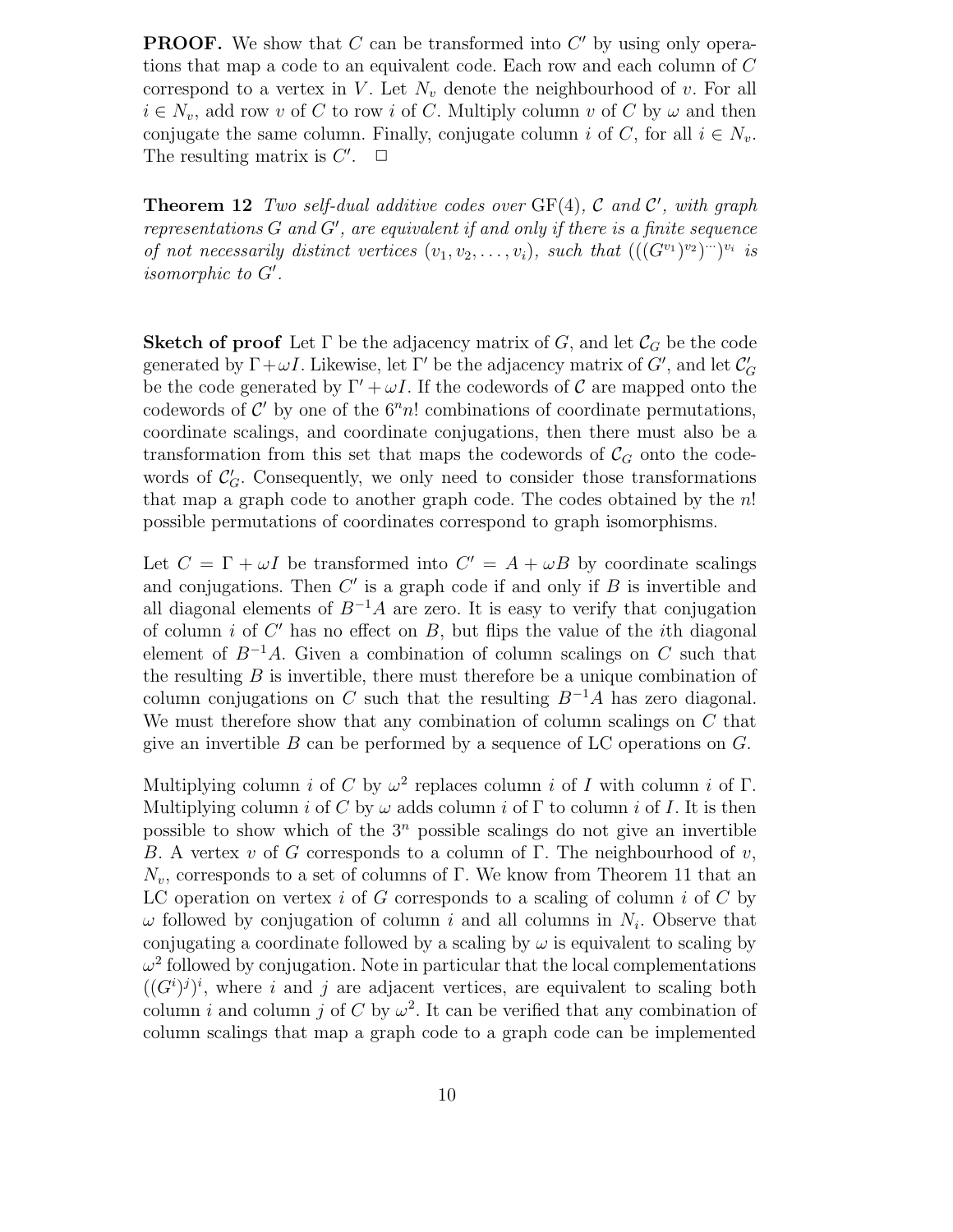as a sequence of LC operations. The exact algorithm for finding this sequence of LC operations is quite involved, and we refer to the proof by Van den Nest et al. [25, 26] for the details.  $\Box$ 

Bouchet [3] first proved Theorem 12 in terms of isotropic systems. The same result was discovered by Van den Nest et al. [25, 26] in terms of quantum stabilizer states, and by Glynn et al. [11, 12] using finite geometry.

#### 5 Classification

**Definition 13** The LC orbit of a graph G is the set of all unlabeled graphs that can be obtained by performing any sequence of LC operations on G.

It follows from Theorem 12 that two self-dual additive codes over GF(4) are equivalent if and only if their graph representations are in the same LC orbit. As an example, the two graphs shown in Fig. 1 and Fig. 2 make up a complete LC orbit, and are thus the only possible graph representations of the Hexacode. The LC orbit of a graph can easily be generated by a recursive algorithm. We have used the program *nauty* [18] to check for graph isomorphism.

Let  $G_n$  be the set of all unlabeled simple undirected connected graphs on n vertices. Connected graphs correspond to indecomposable codes. A code is decomposable if it can be written as the *direct sum* of two smaller codes. For example, let C be an  $(n, 2^n, d)$  code and C' an  $(n', 2^{n'}, d')$  code. The direct sum,  $\mathcal{C} \oplus \mathcal{C}' = \{u \mid |v| \mid u \in \mathcal{C}, v \in \mathcal{C}'\}$ , where  $||$  means concatenation, is an  $(n + n', 2^{n+n'}, \min\{d, d'\})$  code. It follows that all decomposable codes of length  $n$  can be classified easily once all indecomposable codes of length less than  $n$  are known.

The set of all distinct LC orbits of connected graphs on  $n$  vertices is a partitioning of  $G_n$  into  $i_n$  disjoint sets.  $i_n$  is also the number of indecomposable self-dual additive codes over  $GF(4)$  of length n, up to equivalence. Let  $L_n$  be a set containing one representative from each LC orbit of connected graphs on n vertices. We have devised several algorithms  $[7]$  for finding such sets of representatives. The simplest approach is to start with the set  $G_n$  and generate LC orbits of its members until we have a partitioning of  $G_n$ . The following more efficient technique was described by Glynn et al. [12]. Let the  $2<sup>n</sup> - 1$ extensions of a graph on n vertices be formed by adding a new vertex and joining it to all possible combinations of at least one of the old vertices. The set  $\mathbf{E}_n$ , containing  $i_{n-1}(2^{n-1}-1)$  graphs, is formed by making all possible extensions of all graphs in  $L_{n-1}$ .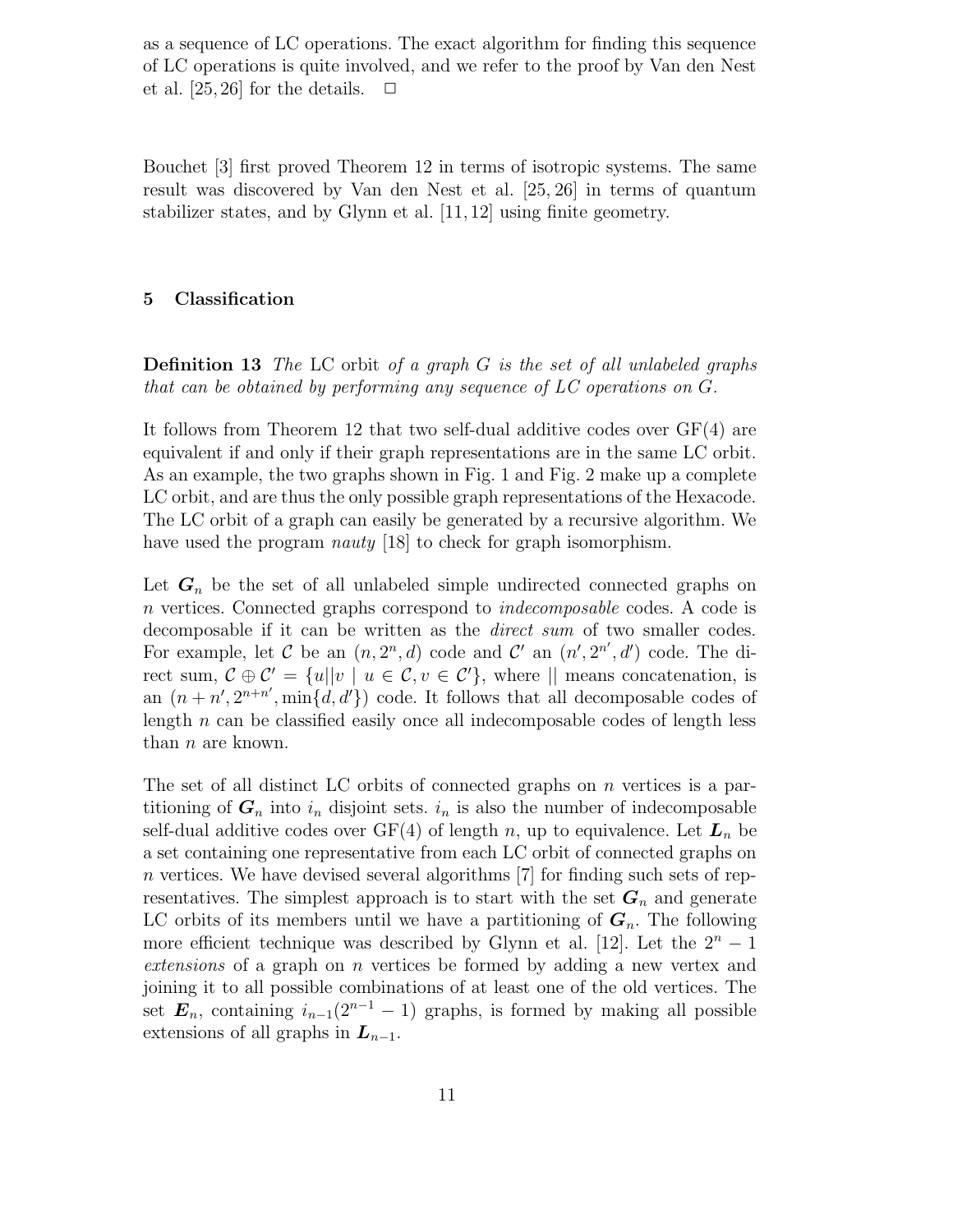**Theorem 14**  $L_n \subset E_n$ , i.e., the set  $E_n$  will contain at least one representative from each LC orbit of connected graphs on n vertices.

**PROOF.** Let  $G = (V, E) \in G_n$ , and choose any subset  $W \subset V$  of  $n-1$ vertices. By doing LC operations on vertices in  $W$ , we can transform the induced subgraph of G on W into one of the graphs in  $L_{n-1}$  that were extended when  $\mathbf{E}_n$  was constructed. It follows that for all  $G \in \mathbf{G}_n$ , some graph in the LC orbit of G must be part of  $\mathbf{E}_n$ .  $\Box$ 

The set  $E_n$  will be much smaller than  $G_n$ , so it will be more efficient to search for a set of LC orbit representatives within  $E_n$ . It is also desirable to partition the set  $\mathbf{E}_n$  such that graphs from two different partitions are guaranteed to belong to different LC orbits. We can then consider each partition independently, which reduces the amount of memory required and allow for parallel processing. To do this, we must have some property that is invariant over the LC orbit and that can be calculated quickly.

The special form of the generator matrix of a graph code makes it easier to find the number of codewords of weight  $i < n$ . If C is generated by  $C = \Gamma + \omega I$ , then any codeword formed by adding i rows of  $C$  must have weight at least i. This means that we can find the *partial weight distribution* of  $\mathcal{C}, (\mathcal{A}_0, \mathcal{A}_1, \ldots, \mathcal{A}_i)$ , for some  $j < n$ , by only considering codewords formed by adding j or fewer rows of C. We calculate the partial weight distribution, for a suitable choice of j, of all codes corresponding to graphs in  $E_n$ . Codes with different partial weight distribution can never be equivalent, so we partition  $E_n$  such that graphs corresponding to codes with the same partial weight distribution are always in the same partition.

Using the described techniques, and a parallel cluster computer, we were able to classify all self-dual additive codes over GF(4) of length up to 12. The results have been verified by checking that the sizes of all LC orbits add up to the number of graphs in  $G_n$ . The sizes of the automorphism groups of all codes have also been calculated, and it has been verified that that the mass formulas defined by Eq.  $(5)$  and Eq.  $(6)$  give the correct values. Table 1 gives the values of  $i_n$ , the number of distinct LC orbits of connected graphs on n vertices, which is also the number of inequivalent indecomposable codes of length  $n$ . The table also gives the values of  $i_n^{\text{II}}$ , the number of indecomposable Type II codes. The total number of inequivalent codes of length  $n$ ,  $t_n$ , and the total number of Type II codes of length  $n, t_n^{\text{II}}$ , are shown in Table 2. The numbers  $t_n$  are easily derived from the numbers  $i_n$  by using the *Euler transform* [23],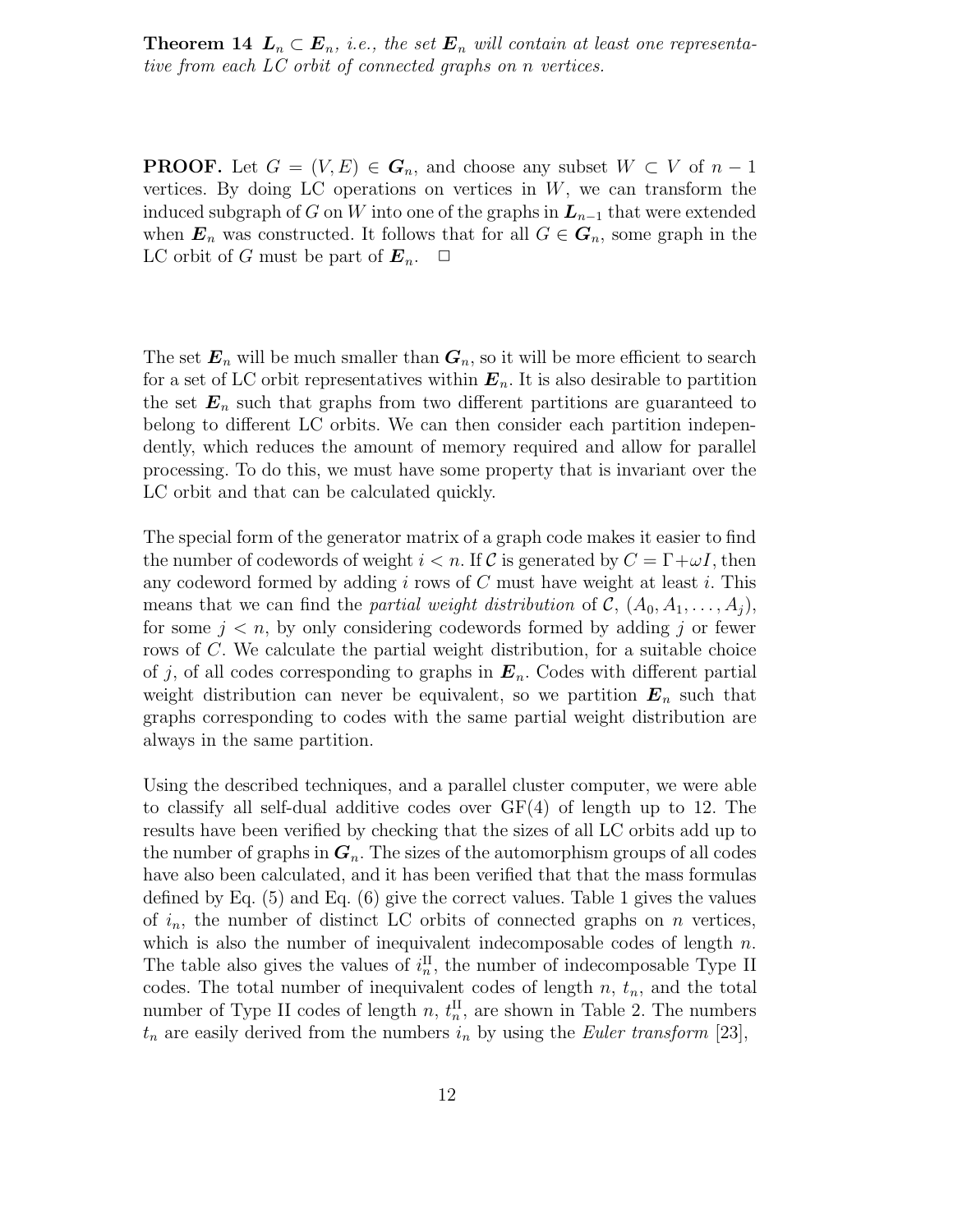Table 1

Number of Indecomposable  $(i_n)$  and Indecomposable Type II  $(i_n^{\text{II}})$  Codes of Length  $n$ 

|                |  |  |  | n 1 2 3 4 5 6 7 8 |  |     |                                                      |
|----------------|--|--|--|-------------------|--|-----|------------------------------------------------------|
|                |  |  |  |                   |  |     | $i_n$ 1 1 1 2 4 11 26 101 440 3,132 40,457 1,274,068 |
| $i_n^{\rm II}$ |  |  |  |                   |  | 103 | 2,926                                                |

Table 2

Total Number  $(t_n)$  and Number of Type II  $(t_n^{\text{II}})$  Codes of Length n

|  |  |  |  |  |                                | $\alpha$ cannot $\langle v_{ll} \rangle$ and radio $\alpha$ or $\pm$ ; point $\langle v_{ll} \rangle$ codes or Beigen $\alpha$ |                                                       |
|--|--|--|--|--|--------------------------------|--------------------------------------------------------------------------------------------------------------------------------|-------------------------------------------------------|
|  |  |  |  |  | n 1 2 3 4 5 6 7 8 9 10 11      |                                                                                                                                |                                                       |
|  |  |  |  |  |                                |                                                                                                                                | $t_n$ 1 2 3 6 11 26 59 182 675 3,990 45,144 1,323,363 |
|  |  |  |  |  | $t_n^{\text{II}}$ 1 2 6 21 128 | 3.079                                                                                                                          |                                                       |

Table 3

Number of Indecomposable Codes of Length n and Minimum Distance d

| $d^{\scriptscriptstyle \backslash}$<br>$\boldsymbol{n}$ | 2      | 3 | $\overline{4}$ | 5 | 6  |    | 8   | 9   | 10    | 11     | 12        |
|---------------------------------------------------------|--------|---|----------------|---|----|----|-----|-----|-------|--------|-----------|
| $\overline{2}$                                          |        |   | 2              | 3 | 9  | 22 | 85  | 363 | 2,436 | 26,750 | 611,036   |
| 3                                                       |        |   |                |   |    | 4  | 11  | 69  | 576   | 11,200 | 467,513   |
| 4                                                       |        |   |                |   |    |    | 5   | 8   | 120   | 2,506  | 195,455   |
| 5                                                       |        |   |                |   |    |    |     |     |       |        | 63        |
| 6                                                       |        |   |                |   |    |    |     |     |       |        |           |
| All                                                     |        |   | $\overline{2}$ | 4 | 11 | 26 | 101 | 440 | 3,132 | 40,457 | 1,274,068 |
|                                                         |        |   |                |   |    |    |     |     |       |        |           |
| $c_n = \sum$                                            | $di_a$ |   |                |   |    |    |     |     |       |        |           |

$$
c_n = \sum_{d|n} di_d
$$
  
\n
$$
t_1 = c_1
$$
  
\n
$$
t_n = \frac{1}{n} \left( c_n + \sum_{k=1}^{n-1} c_k t_{n-k} \right).
$$

The numbers  $t_n^{\text{II}}$  are similarly derived from  $i_n^{\text{II}}$ . The values of  $i_n$  and  $t_n$  can be found as sequences A090899 and A094927 in The On-Line Encyclopedia of Integer Sequences [22]. Table 3 and Table 4 list by minimum distance the numbers of indecomposable codes and the total numbers of codes.<sup>1</sup> Table  $5$ and Table 6 similarly list the numbers of Type II codes by minimum distance. The numbers of Type I codes can be obtained by subtracting the numbers of Type II codes from the total numbers. The number of distinct weight enumerators of all codes of length  $n$  and minimum distance  $d$  can be found in Table 7. There are obviously too many codes to give a complete list here, but a database containing one representative from each equivalence class, with information about weight enumerators, automorphism groups, etc., is available on-line [6].

Our results give a complete classification of the extremal Type I  $(10, 2^{10}, 4)$ and  $(12, 2^{12}, 5)$  codes. These classifications were previously unknown. The 101

<sup>&</sup>lt;sup>1</sup> Note that some authors [10, 15] give 3 as the total number of self-dual  $(7, 2^7, 3)$ codes. The correct number is 4.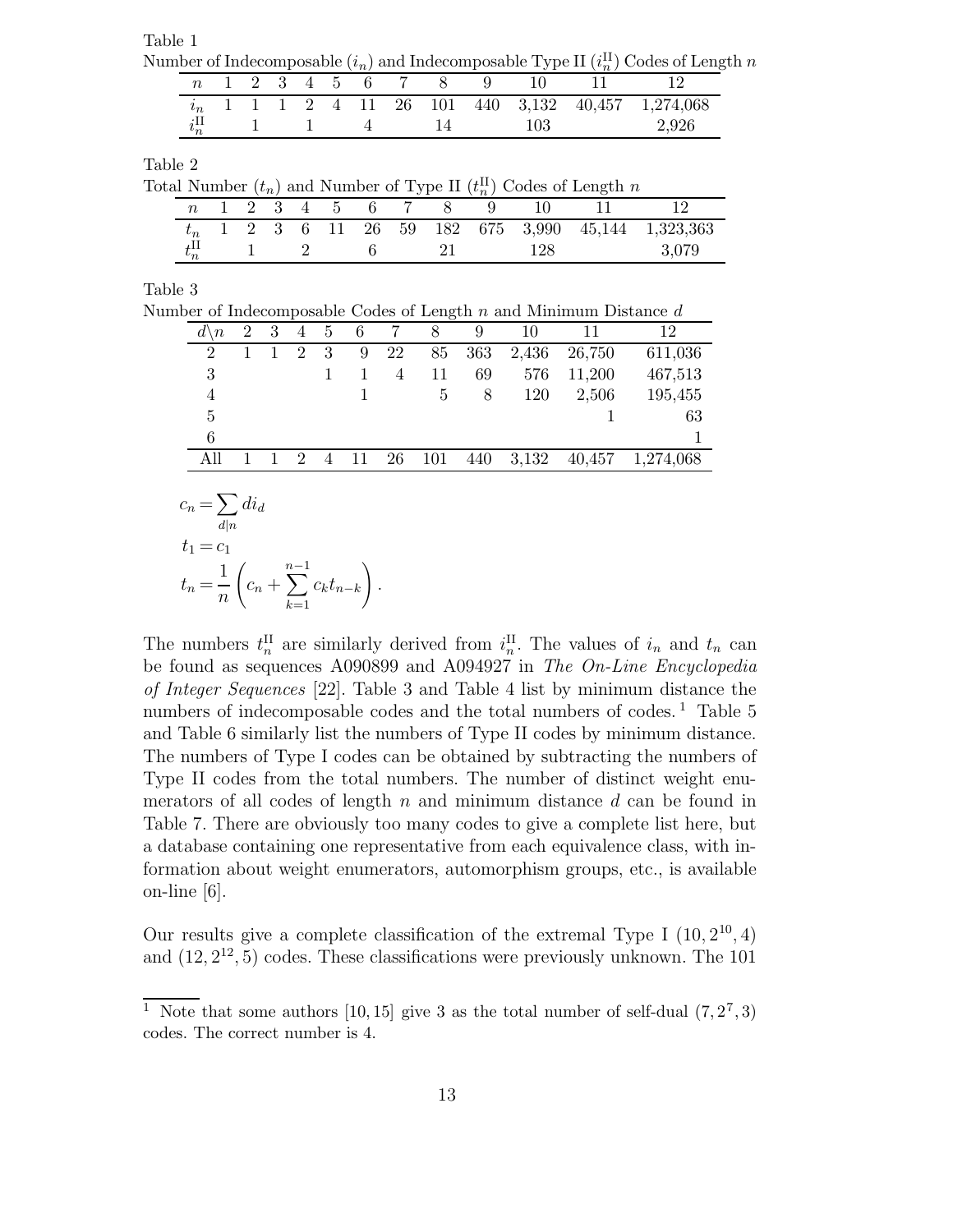Table 4 Total Number of Codes of Length n and Minimum Distance d

|                |                |                             |   |   | $\check{ }$ |    |     |     |       |        |           |
|----------------|----------------|-----------------------------|---|---|-------------|----|-----|-----|-------|--------|-----------|
| ď<br>$\, n$    | $\overline{2}$ | 3                           | 4 | 5 | 6           |    | 8   | 9   | 10    |        | 12        |
| 1              |                | $\mathcal{D}_{\mathcal{L}}$ | 3 | 6 | 11          | 26 | 59  | 182 | 675   | 3,990  | 45,144    |
| $\overline{2}$ |                |                             | 3 | 4 | 13          | 29 | 107 | 416 | 2,618 | 27,445 | 615,180   |
| 3              |                |                             |   |   |             | 4  | 11  | 69  | 577   | 11,202 | 467,519   |
| 4              |                |                             |   |   |             |    | 5   | 8   | 120   | 2,506  | 195,456   |
| 5              |                |                             |   |   |             |    |     |     |       |        | 63        |
| 6              |                |                             |   |   |             |    |     |     |       |        |           |
|                | $\Omega$       | 3                           |   |   | 26          | 59 | 182 | 675 | 3,990 | 45,144 | 1,323,363 |
|                |                |                             |   |   |             |    |     |     |       |        |           |

Table 5

Number of Indecomposable Type II Codes of Length  $n$  and Minimum Distance  $d$ 

| $d \backslash n$ | 2 | 4 | 6 |      | 10  | 12    | 14    |
|------------------|---|---|---|------|-----|-------|-------|
| റ                |   |   | 3 | - 11 | 84  | 2,133 |       |
|                  |   |   |   |      | 19  | 792   |       |
| 6                |   |   |   |      |     |       | 1,020 |
| Total            |   |   |   | 4 14 | 103 | 2,926 |       |
|                  |   |   |   |      |     |       |       |

## Table 6

Total Number of Type II Codes of Length  $n$  and Minimum Distance  $d$ 

|          |  | 4 6 8 | 10 | 12               |                                     |
|----------|--|-------|----|------------------|-------------------------------------|
| $\Omega$ |  |       |    | 2 5 18 109 2,285 |                                     |
|          |  |       | 19 | 793              |                                     |
|          |  |       |    |                  | 1,020                               |
| Total    |  |       |    |                  | 1 2 6 21 128 3,079 $\geq$ 1,727,942 |
|          |  |       |    |                  |                                     |

# Table 7

Number of Distinct Weight Enumerators of All Codes of Length  $n$  and Minimum Distance d

| $d \backslash n$            |                             |                |      | $1 \t2 \t3 \t4 \t5 \t6 \t7$ |      |                | 8   | 9   | 10  | 11    | 12            |
|-----------------------------|-----------------------------|----------------|------|-----------------------------|------|----------------|-----|-----|-----|-------|---------------|
|                             | 1                           | $\overline{2}$ | - 3  | 5                           | - 10 | 23             | 46  | 116 | 320 | 909   | 3,312         |
| $\mathcal{D}_{\mathcal{L}}$ |                             | $\mathbf{1}$   | - 2  | 4                           | -11  | 21             | 64  | 187 | 549 | 2,249 | 11,419        |
| 3                           |                             |                |      |                             |      | $\overline{2}$ | 4   | 15  | 33  | 125   | 625           |
| 4                           |                             |                |      |                             |      |                | 2   | 2   | 7   | 28    | 178           |
| 5                           |                             |                |      |                             |      |                |     |     |     |       | $\mathcal{D}$ |
| 6                           |                             |                |      |                             |      |                |     |     |     |       |               |
|                             | $\mathcal{D}_{\mathcal{L}}$ | 3 <sup>3</sup> | $-5$ | 10                          | 23   | 46             | 116 | 320 | 909 | 3,312 | 15,537        |

extremal Type I  $(10, 2^{10}, 4)$  codes have 6 distinct weight enumerators,

$$
W_{10,1}(x,y) = x^{10} + 10x^6y^4 + 72x^5y^5 + 160x^4y^6 + 240x^3y^7 + 285x^2y^8 + 200xy^9 + 56y^{10},
$$
  
\n
$$
W_{10,2}(x,y) = x^{10} + 14x^6y^4 + 64x^5y^5 + 156x^4y^6 + 256x^3y^7 + 281x^2y^8 + 192xy^9 + 60y^{10},
$$
  
\n
$$
W_{10,1}(x,y) = x^{10} + 18x^6y^4 + 56x^5y^5 + 159x^4y^6 + 272x^3y^7 + 277x^2y^8 + 192x^6y^6 + 159x^4y^6 + 272x^3y^7 + 277x^2y^8 + 192x^6y^6 + 272x^3y^7 + 277x^2y^8 + 192x^6y^6 + 272x^3y^7 + 277x^2y^8 + 192x^6y^7 + 277x^2y^8 + 192x^6y^7 + 277x^4y^8 + 192x^6y^7 + 277x^3y^8 + 192x^6y^7 + 192x^6y^7 + 192x^6y^7 + 192x^6y^7 + 192x^6y^7 + 192x^6y^7 + 192x^6y^7 + 192x^6y^7 + 192x^6y^7 + 192x^6y^7 + 192x^6y^7 + 192x^6y^7 + 192x^6y^7 + 192x^6y^7 + 192x^6y^7 + 192x^6y^7 + 192x^6y^7 + 192x^6y^7 + 192x^6y^7 + 192x^6y^7 + 192x^6y^7 + 192x^6y^7 + 192x^6y^7 + 192x^6y^7 + 192x^6y^7 + 192x^6y^7 + 192x^6y^7 + 192x^6y^7 + 192x^6y^
$$

$$
W_{10,3}(x,y) = x^{10} + 18x^6y^4 + 56x^5y^5 + 152x^4y^6 + 272x^3y^7 + 277x^2y^8 + 184xy^9 + 64y^{10},
$$

$$
W_{10,4}(x,y) = x^{10} + 22x^6y^4 + 48x^5y^5 + 148x^4y^6 + 288x^3y^7 + 273x^2y^8 + 176xy^9 + 68y^{10},
$$

$$
W_{10,5}(x,y) = x^{10} + 26x^6y^4 + 40x^5y^5 + 144x^4y^6 + 304x^3y^7 + 269x^2y^8 + 168xy^9 + 72y^{10},
$$

$$
W_{10,6}(x,y) = x^{10} + 30x^6y^4 + 32x^5y^5 + 140x^4y^6 + 320x^3y^7 + 265x^2y^8 + 160xy^9 + 76y^{10}.
$$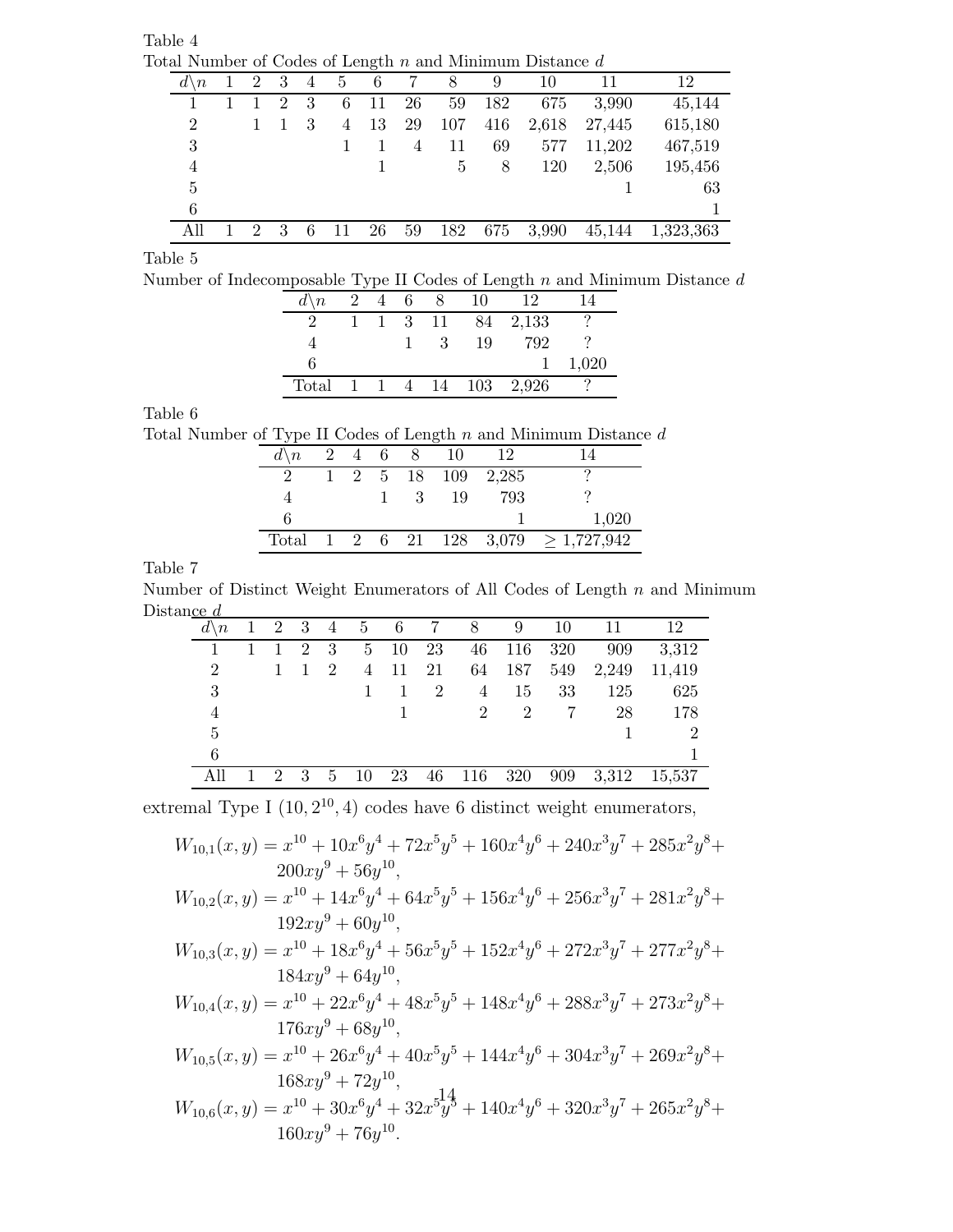|                  | $1101$ phism Group of Size $\mu$ |                |                |                  |                |                |                                  |
|------------------|----------------------------------|----------------|----------------|------------------|----------------|----------------|----------------------------------|
| $a \backslash w$ | $W_{10,1}$                       | $W_{10,2}$     | $W_{10,3}$     | $W_{10,4}$       | $W_{10,5}$     | $W_{10,6}$     | $\mathop{\mathrm{All}}\nolimits$ |
| 1                |                                  | 3              |                |                  |                |                | $\sqrt{3}$                       |
| $\overline{2}$   | $\overline{2}$                   | 9              | 7              | $\overline{2}$   |                |                | $20\,$                           |
| $\overline{4}$   | $\overline{5}$                   | 9              | $\overline{7}$ | $\mathbf{1}$     |                |                | 22                               |
| $\boldsymbol{6}$ | $\mathbf{1}$                     |                |                | $\mathbf{1}$     |                |                | $\sqrt{2}$                       |
| 8                | $\mathbf{1}$                     | $\overline{4}$ | 3              |                  | $\mathbf 1$    |                | $\boldsymbol{9}$                 |
| 12               |                                  | 1              |                |                  |                |                | $\mathbf{1}$                     |
| 16               | 1                                | 1              | $\overline{6}$ | $\overline{5}$   | 3              |                | 16                               |
| $32\,$           | $\overline{2}$                   | $\overline{2}$ | $\overline{2}$ | $\mathbf{1}$     | $\overline{2}$ |                | $\boldsymbol{9}$                 |
| 40               | $\mathbf{1}$                     |                |                |                  |                |                | $\mathbf{1}$                     |
| $48\,$           | $\mathbf{1}$                     |                |                | $\boldsymbol{3}$ |                |                | $\overline{4}$                   |
| 64               |                                  |                | $\overline{2}$ |                  |                |                | $\overline{2}$                   |
| 128              |                                  | $\overline{2}$ |                |                  |                |                | $\overline{2}$                   |
| 192              |                                  | $\mathbf{1}$   | $\overline{2}$ |                  | $\mathbf{1}$   |                | $\overline{4}$                   |
| 256              |                                  |                |                |                  |                | $\overline{2}$ | $\overline{2}$                   |
| 320              | $\mathbf{1}$                     |                |                |                  |                | $\mathbf{1}$   | $\overline{2}$                   |
| 384              |                                  |                |                |                  |                | $\mathbf{1}$   | $\mathbf{1}$                     |
| 3840             |                                  |                |                |                  |                | $\mathbf 1$    | $\mathbf{1}$                     |
| All              | $15\,$                           | $32\,$         | 29             | 13               | $\overline{7}$ | $\overline{5}$ | 101                              |

Table 8 Number of Extremal Type I  $(10, 2^{10}, 4)$  Codes with Weight Enumerator w and Automorphism Group of Size  $\alpha$ 

Table 9

Number of Extremal Type I  $(12, 2^{12}, 5)$  Codes with Weight Enumerator w and Automorphism Group of Size a

| $a \backslash w$ | $N_{12,1}$ | $W_{12,2}$     | All            |
|------------------|------------|----------------|----------------|
| 1                |            | 25             | 25             |
| $\overline{2}$   |            | 23             | 23             |
| 3                |            | 1              | 1              |
| 4                | 3          | 4              | 7              |
| 6                | 1          | 3              | 4              |
| 8                |            | $\overline{2}$ | $\overline{2}$ |
| 24               |            | 1              | 1              |
| A 11             |            | 59             | 63             |

Table 8 lists the number of such codes by weight enumerator and automorphism group size. The  $63$  extremal Type I  $(12, 2^{12}, 5)$  codes have 2 distinct weight enumerators,

$$
W_{12,1}(x,y) = x^{12} + 40x^7y^5 + 212x^6y^6 + 424x^5y^7 + 725x^4y^8 + 1080x^3y^9 + 980x^2y^{10} + 504xy^{11} + 130y^{12},
$$
  
\n
$$
W_{12,2}(x,y) = x^{12} + 48x^7y^5 + 188x^6y^6 + 432x^5y^7 + 765x^4y^8 + 1040x^3y^9 + 972x^2y^{10} + 528xy^{11} + 122y^{12}.
$$

Table 9 lists the number of such codes by weight enumerator and automorphism group size.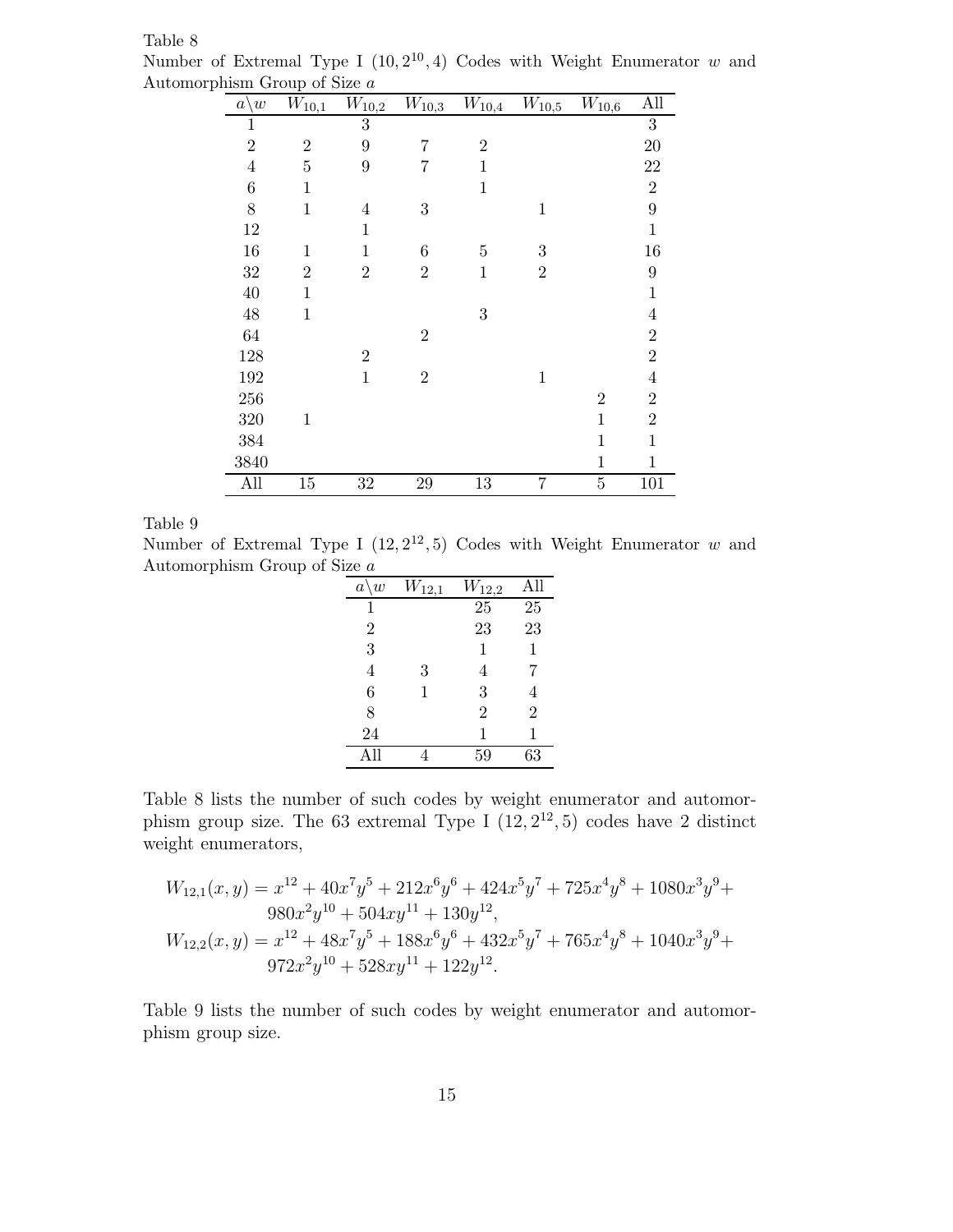By observing that graphs corresponding to Type II codes have a special property, we are able to extend our classification to all the 1,020 extremal Type II  $(14, 2^{14}, 6)$  codes. It was previously shown by Bachoc and Gaborit [1] that there are at least 490 such codes.

**Theorem 15** Let  $\Gamma$  be the adjacency matrix of the graph G. The code C generated by  $\Gamma + \omega I$  is of Type II if and only if G is anti-Eulerian, i.e., if all its vertices have odd degree.

PROOF. From the definition of the Hermitian trace inner product it follows that  $u * v = 0$  when wt $(u + v)$  is even. This means that C is self-dual only if the sum of any two codewords of  $C$  has even weight. Thus all codewords with odd weight must appear as rows of all generator matrices of  $\mathcal{C}$ , and a code is of Type II if and only if all rows of one generator matrix of the code have even weight. Thus C is of Type II if and only if all rows of  $\Gamma + \omega I$  have even weight, which means that all rows of  $\Gamma$  must have odd weight.  $\Box$ 

An anti-Eulerian graph is the complement of an *Eulerian graph*, i.e., a graph where all vertices have even degree. It is easy to show that all anti-Eulerian graphs must have an even number of vertices, and it follows that all Type II codes must have even length. To classify Type II codes of length 14, we proceed as follows. We take the set  $L_{12}$  containing 1,274,068 LC orbit representatives of graphs on 12 vertices. All these graphs are then extended, but in a slightly different way than earlier. To each graph we add one vertex and join it to all possible combinations of at least one of the old vertices. To each obtained graph we then add a second vertex and join it to those of the 13 other vertices that have even degree. (If the result is not a connected anti-Eulerian graph, it is rejected.) By an argument similar to Theorem 14, it can be shown that all graphs corresponding to Type II codes of length 14 must be part of this extended set. Classifying all Type II codes of length 14 turned out to be infeasible with our computational resources. Even when using partitioning by partial weight distribution, the largest partitions were too large to be processed. However, we were able to generate the LC orbits of all graphs corresponding to  $(14, 2^{14}, 6)$  codes. Extremal Type II codes have a unique weight enumerator, and the weight enumerator of a  $(14, 2^{14}, 6)$  code must be

$$
W_{14}(x,y) = x^{14} + 273x^8y^6 + 2457x^6y^8 + 7098x^4y^{10} + 6006x^2y^{12} + 549y^{14}.
$$

Table 10 lists the number of codes by automorphism group size. Note that codes with 21, 168, and 2184 automorphisms were previously unknown. Generator matrices of the codes are available on-line [6].

As mentioned before, the set of self-dual *linear* codes over  $GF(4)$  is a subset of the self-dual additive codes of Type II. Note that conjugation of sin-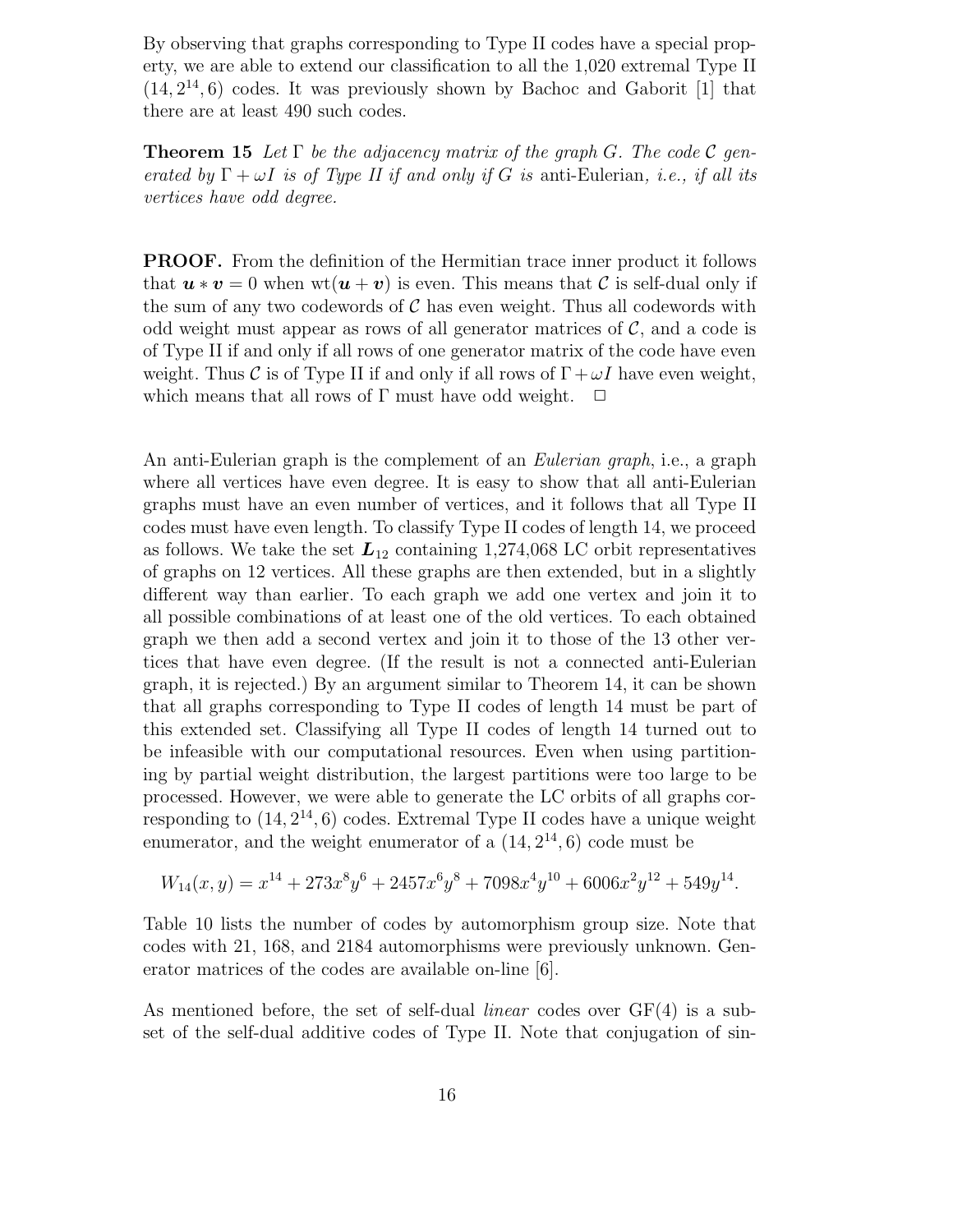| ↖<br>,<br>,<br>$\prime$ |                  | ÷              |
|-------------------------|------------------|----------------|
|                         | $\boldsymbol{a}$ |                |
|                         | $\mathbf{1}$     | 625            |
|                         | $\overline{2}$   | 258            |
|                         | 3                | $27\,$         |
|                         | $\overline{4}$   | 38             |
|                         | 6                | $27\,$         |
|                         | 8                | 13             |
|                         | 12               | $\overline{7}$ |
|                         | 18               | $\mathbf{1}$   |
|                         | 21               | $\mathbf 1$    |
|                         | 24               | 16             |
|                         | 28               | $\mathbf{1}$   |
|                         | 36               | $\mathbf{1}$   |
|                         | 48               | $\mathbf{1}$   |
|                         | 84               | $\mathbf{1}$   |
|                         | 168              | $\mathbf{1}$   |
|                         | 2184             | $\mathbf 1$    |
|                         | 6552             | $\mathbf{1}$   |

Table 10 Number of  $(14, 2^{14}, 6)$  Codes with Automorphism Group of Size a

gle coordinates does not preserve the linearity of a code. It was shown by Van den Nest [25] that the code C generated by a matrix of the form  $\Gamma + \omega I$ can not be linear. However, if there is a linear code equivalent to  $\mathcal{C}$ , it can be found by conjugating some coordinates. Conjugating coordinates of  $\mathcal C$  is equivalent to setting some diagonal elements of  $\Gamma$  to 1. Let A be a binary diagonal matrix such that  $\Gamma + A + \omega I$  generates a linear code. Van den Nest [25] proved that  $\mathcal C$  is equivalent to a linear code if and only if there exists such a matrix A that satisfies  $\Gamma^2 + A\Gamma + \Gamma A + \Gamma + I = 0$ . A similar result was found by Glynn et al. [12]. Using this method, it is easy to check whether the LC orbit of a given graph corresponds to a linear code. However, self-dual linear codes over  $GF(4)$  have already been classified up to length 16, and we have not found a way to extend this result using the graph approach.

All 1020

We remark that if C is a self-dual additive code over  $GF(4)$  with generator matrix  $\Gamma + \omega I$ , it can be shown that the additive code over  $\mathbb{Z}_4$  generated by  $2\Gamma + I$  has the same weight distribution as C. It has also been shown [19] that self-dual additive codes over  $GF(4)$  can be mapped to *isodual* binary linear codes, i.e., codes that are equivalent to their duals, by the mapping  $0 \mapsto 00$ ,  $1 \mapsto 11, \omega \mapsto 01$  and  $\omega^2 \mapsto 10$ . A code over  $\mathbb{Z}_4$  and a binary code obtained from the same self-dual additive code over  $GF(4)$  by these two methods are related by the well-known Gray map. There are also severals mappings from self-dual additive codes over GF(4) to self-dual and self-orthogonal binary linear codes [10, 16, 17].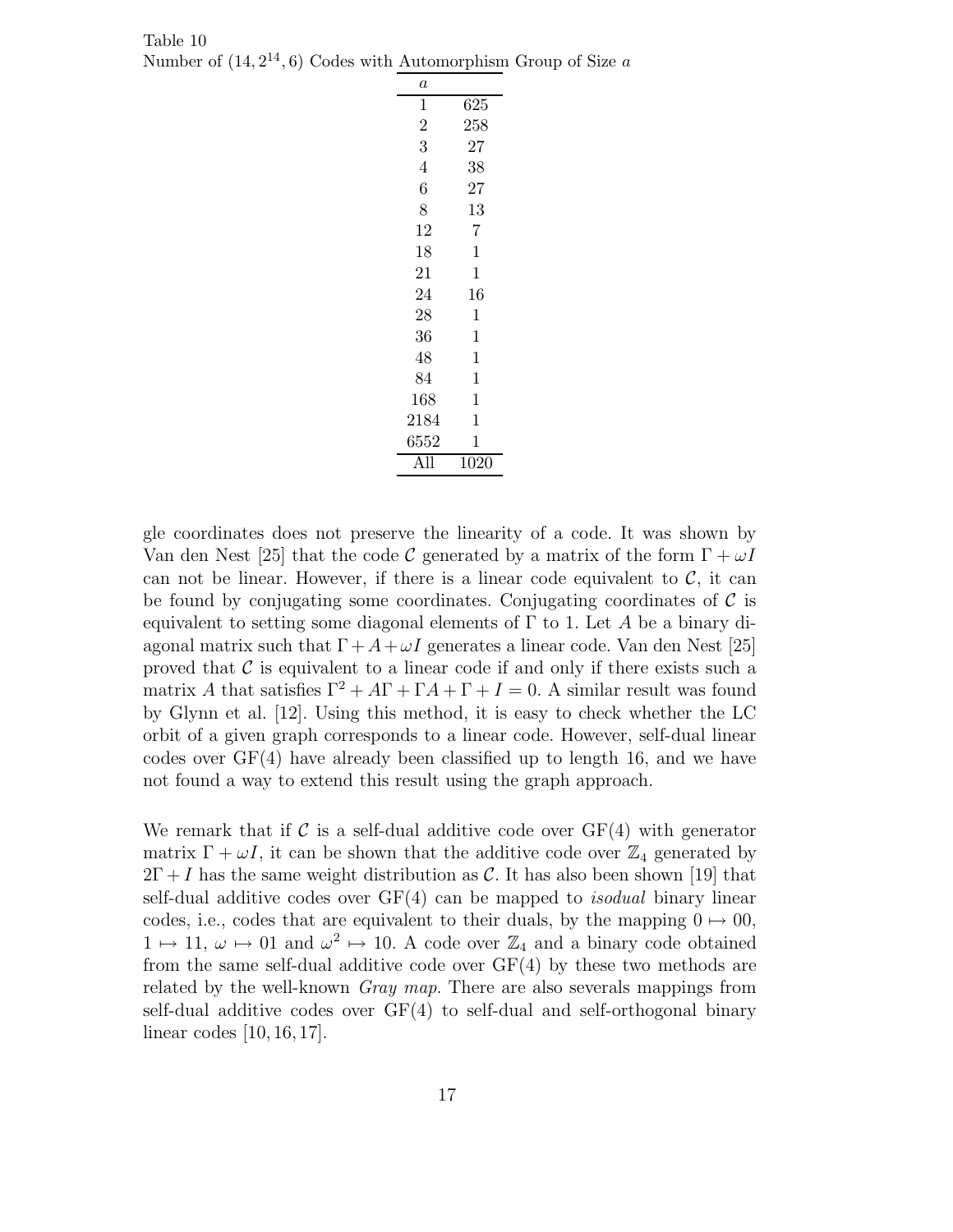An interesting problem, posed by Höhn  $[16]$ , is to find the smallest code with trivial automorphism group, i.e., automorphism group of size 1. We find that there is no such code of length up to 8, but there is a single code of length 9 with trivial automorphism group. This code has generator matrix

> $\sim 00000011$   $0 \omega 0 0 1 0 0 1 0$  $0 \t0 \t\omega 1 \t0 \t0 1 \t0 0$  $0\; 0\; 1\; \omega \; 0\; 0\; 0\; 1\; 1$  $0 1 0 0 \omega 1 0 0 1$  $0\; 0\; 0\; 0\; 1\; \omega\; 1\; 0\; 1$  $0\; 0\; 1\; 0\; 0\; 1\; \omega\; 0\; 1$  $1 1 0 1 0 0 0 \omega 0$  $1 0 0 1 1 1 1 0 \omega$  $\setminus$  $\begin{array}{c} \hline \end{array}$

.

.

The smallest Type II codes with trivial automorphism groups have length 12. One such code is generated by

> $\omega$  0 0 0 0 0 0 1 0 0 1 1  $0 \omega 0 0 0 0 1 0 1 0 0 1$  $0\,0\,\omega\,0\,1\,1\,0\,0\,0\,0\,0\,1$  $0\;0\;\omega\;1\;0\;1\;0\;0\;0\;1\;0$  $0\; 0\; 1\; 1\; \omega \; 0\; 0\; 1\; 0\; 0\; 0\; 0$  $0\;0\;1\;0\;0\;\omega\;0\;0\;1\;1\;1\;1$  $0 1 0 1 0 0 \omega 0 0 1 1 1$  $1\;0\;0\;0\;1\;0\;0\;\omega\;1\;1\;0\;1$  $0 1 0 0 0 1 0 1 \omega 1 0 1$  $0\; 0\; 0\; 0\; 0\; 1\; 1\; 1\; 1\; \omega\; 1\; 0$  $1\;0\;0\;1\;0\;1\;1\;0\;0\;1\;\omega\;0$  $1\; 1\; 1\; 0\; 0\; 1\; 1\; 1\; 1\; 0\; 0\; \omega$  $\setminus$

Table 11 lists the numbers of Type I and Type II codes with trivial automorphism group by length and minimum distance. Note that for length 12, almost half the codes have trivial automorphism group. For high lengths, one can expect almost all codes to have trivial automorphism group [16]. This implies that the bound on  $t_n$  given by Eq. (7) is tighter for higher n. Observe that in Table 11, no code of minimum distance less than 3 is listed. It is easy to show that all codes with minimum distance 1 or 2 must have nontrivial automorphisms.

#### 6 Conclusions

By using graph representation and equivalence via local complementation, we have classified all additive codes over  $GF(4)$  of length up to 12 that are self-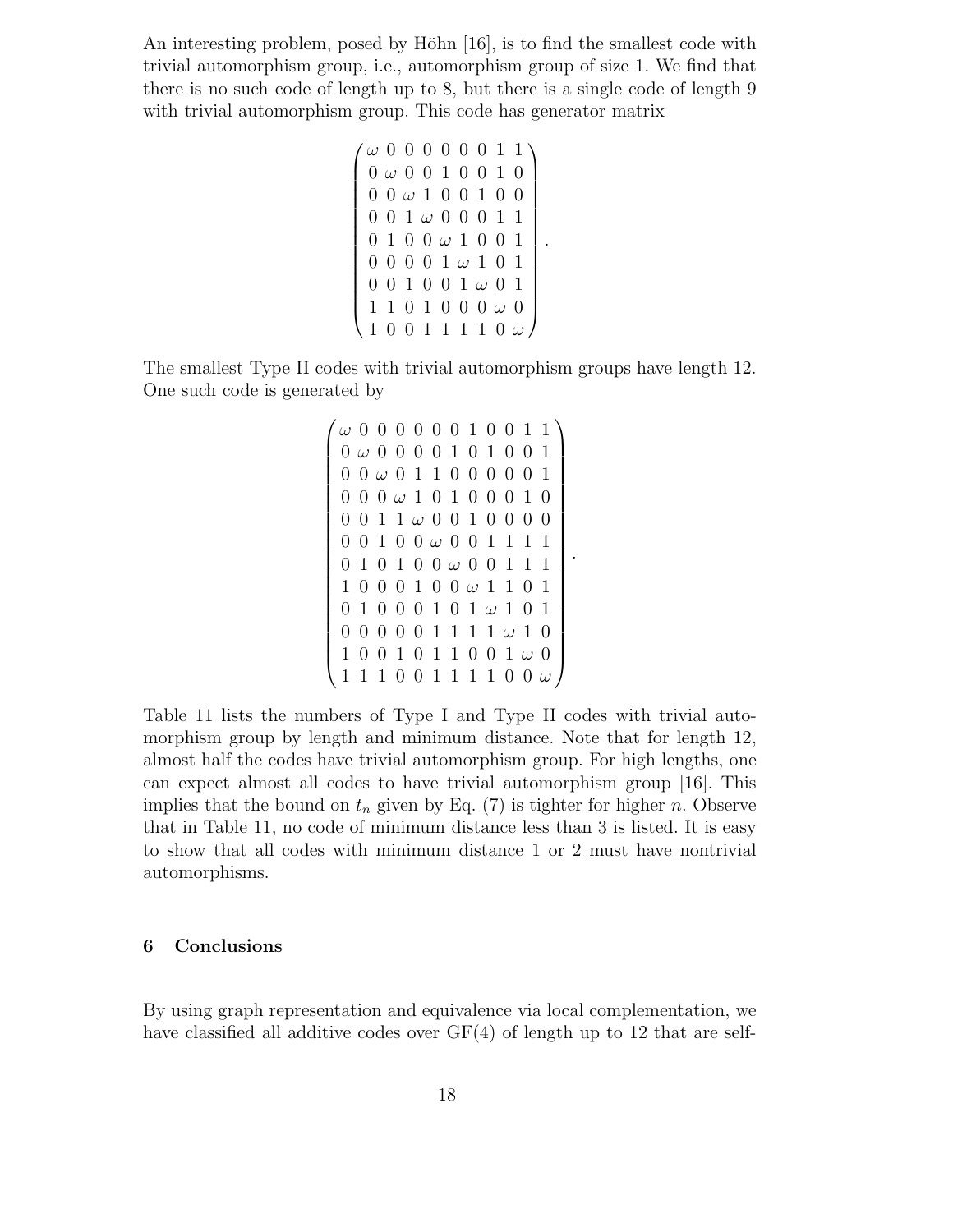Table 11 Number of Type I (Type II) Codes of Length n and Minimum Distance d with Trivial Automorphism Group

| $d \setminus n$ | < 8 |     | 10     | 11       | 19             |         |
|-----------------|-----|-----|--------|----------|----------------|---------|
| 3               |     |     | 113(0) | 6,247(0) | 392,649<br>(0) | (0)     |
| 4               |     |     | 3(0)   | 1,180(0) | 163,982 (102)  | (?)     |
| 5               |     |     |        |          | 25             | (0)     |
| 6               |     |     |        |          |                | (625)   |
|                 |     | (0) | 116(0) | 7,427(0) | 556,656 (102)  | ົາ<br>? |

dual with respect to the Hermitian trace inner product. It follows from the bound given by Eq. (7) that there are at least 72,573,549 codes of length 13. It is not feasible to classify all codes of length 13 using our method and the computational resources available to us. We were however able to classify the 1,020 extremal Type II  $(14, 2^{14}, 6)$  codes. This was done by exploiting the fact that Type II codes correspond to anti-Eulerian graphs. Finally, we showed that the smallest Type I and Type II codes with trivial automorphism group have length 9 and 12, respectively.

The graph representation of a self-dual additive code over  $GF(4)$  can also give information about the properties of the code. Tonchev [24] showed that strongly regular graphs give rise to interesting codes. In particular, codes represented by the strongly regular *Paley graphs* are well-known *quadratic residue* codes. We have shown that many extremal and optimal codes can be represented by nested regular graphs [7, 8]. Glynn et al. [12] showed that the minimum distance of a code is equal to one plus the minimum vertex degree over all graphs in the corresponding LC orbit. We have shown that the LC orbit corresponding to a code with high minimum distance only contains graphs with both small *independent sets* and small *cliques* [7,8].

## Acknowledgements

We would like to thank Philippe Gaborit for his helpful comments. Also thanks to the Bergen Center for Computational Science, whose cluster computer made the results in this paper possible. This research was supported by the Research Council of Norway.

#### References

- [1] C. Bachoc, P. Gaborit, On extremal additive  $\mathbb{F}_4$  codes of length 10 to 18, J. Théor. Nombres Bordeaux 12 (2) (2000) 255–271.
- [2] A. Bouchet, Isotropic systems, European J. Combin. 8 (3) (1987) 231–244.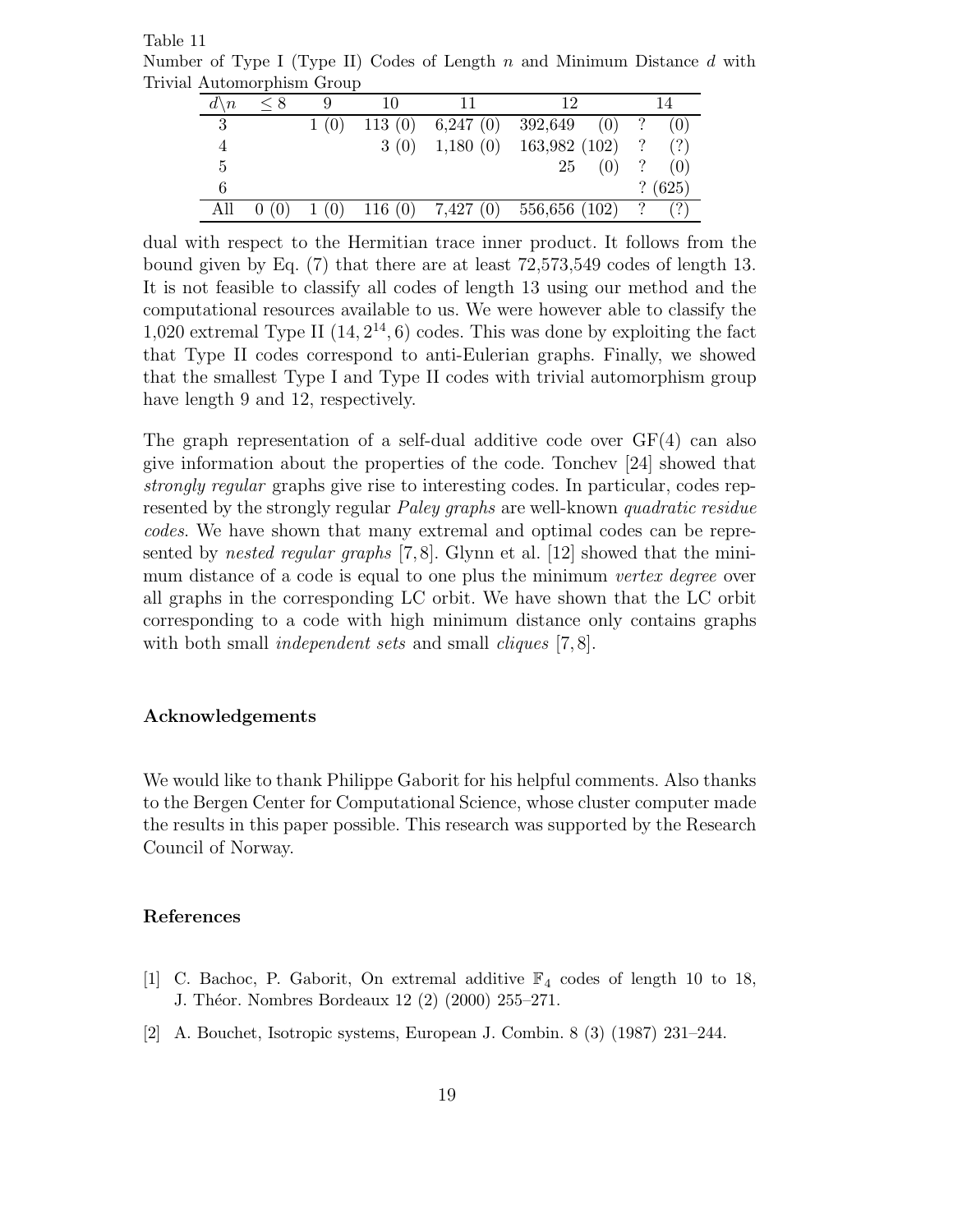- [3] A. Bouchet, Graphic presentations of isotropic systems, J. Combin. Theory Ser. B 45 (1) (1988) 58–76.
- [4] A. R. Calderbank, E. M. Rains, P. M. Shor, N. J. A. Sloane, Quantum error correction via codes over GF(4), IEEE Trans. Inform. Theory 44 (4) (1998) 1369–1387, arXiv:quant-ph/9608006.
- [5] J. Cannon, W. Bosma, Handbook of Magma functions, Version 2.11, http: //magma.maths.usyd.edu.au/, May 2004.
- [6] L. E. Danielsen, Database of self-dual quantum codes, http://www.ii.uib. no/~larsed/vncorbits/, 2005.
- [7] L. E. Danielsen, On Self-Dual Quantum Codes, Graphs, and Boolean Functions, Master's thesis, Department of Informatics, University of Bergen, Norway, arXiv:quant-ph/0503236, March 2005.
- [8] L. E. Danielsen, M. G. Parker, Spectral orbits and peak-to-average power ratio of Boolean functions with respect to the  $\{I, H, N\}^n$  transform, in: Sequences and Their Applications – SETA 2004, vol. 3486 of Lecture Notes in Comput. Sci., Springer-Verlag, Berlin, 2005, pp. 373–388, arXiv:cs.IT/ 0504102.
- [9] P. Gaborit, W. C. Huffman, J.-L. Kim, V. Pless, On the classification of extremal additive codes over GF(4), in: Proc. of the 37th Allerton Conference on Communication, Control, and Computing, University of Illinois at Urbana-Champaign, 1999, pp. 535–544.
- [10] P. Gaborit, W. C. Huffman, J.-L. Kim, V. Pless, On additive GF(4) codes, in: Codes and Association Schemes, vol. 56 of DIMACS Ser. Discrete Math. Theoret. Comput. Sci., American Mathematical Society, Providence, RI, 2001, pp. 135–149.
- [11] D. G. Glynn, On self-dual quantum codes and graphs, submitted to Electron. J. Combin., 2002.
- [12] D. G. Glynn, T. A. Gulliver, J. G. Maks, M. K. Gupta, The geometry of additive quantum codes, submitted to Springer-Verlag, 2004.
- [13] M. Grassl, A. Klappenecker, M. Rötteler, Graphs, quadratic forms, and quantum codes, in: Proc. IEEE Int. Symp. Inform. Theory (ISIT 2002), 2002, p. 45.
- [14] M. Hein, J. Eisert, H. J. Briegel, Multi-party entanglement in graph states, Phys. Rev. A 69 (6) (2004) 062311, arXiv:quant-ph/0307130.
- [15] W. C. Huffman, On the classification and enumeration of self-dual codes, Finite Fields Appl. 11 (3) (2005) 451–490.
- [16] G. Höhn, Self-dual codes over the Kleinian four group, Math. Ann.  $327$  (2) (2003) 227–255, arXiv:math.CO/0005266.